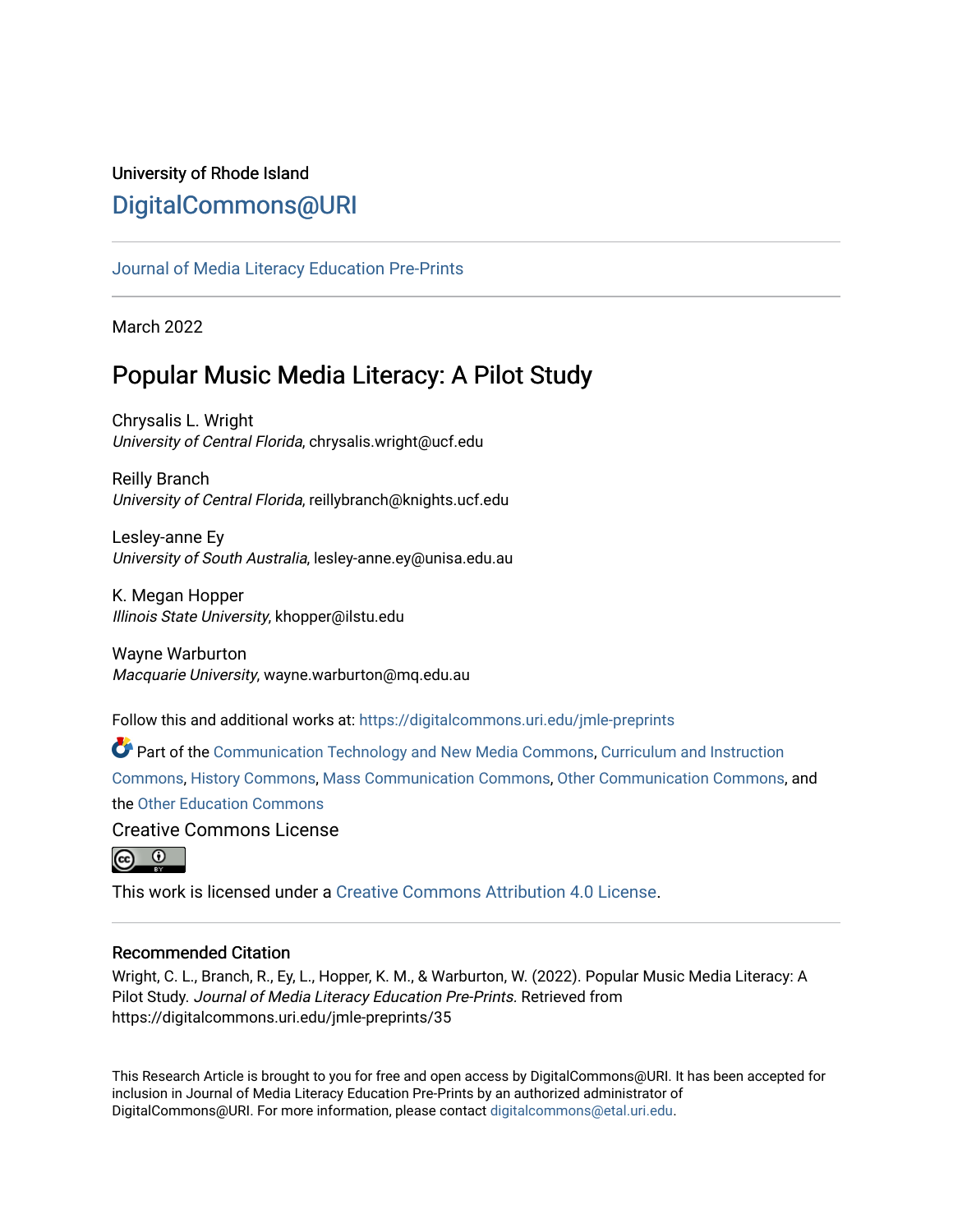#### **Abstract**

The current study pilot tested a popular music media literacy website that was developed based on the final report of the APA Division 46 Task Force on the Sexualization of Popular Music (2018). The study hypothesized that popular music media literacy education would produce significant differences between the baseline assessment and post-literacy assessment for outcomes related to music reflecting real life, viewing the self as similar to music portrayals, music skepticism, level of engagement with music, and self-reported self-esteem. It was also hypothesized that participants would report favorable attitudes regarding the popular music media literacy website being tested. Participants included 52 emerging adult college students who completed the baseline assessment and the post-literacy assessments after reviewing the popular music media literacy website. At baseline, participants reported moderate levels of music as reflecting real life, viewing themselves as similar to music representations and self-reported self-esteem. Participants also reported high levels of music skepticism and engagement with music at baseline. Results indicated that the popular music media literacy website was effective in increasing general music skepticism. The implications for future research and next directions are discussed.

*Keywords:* music literacy, popular music, education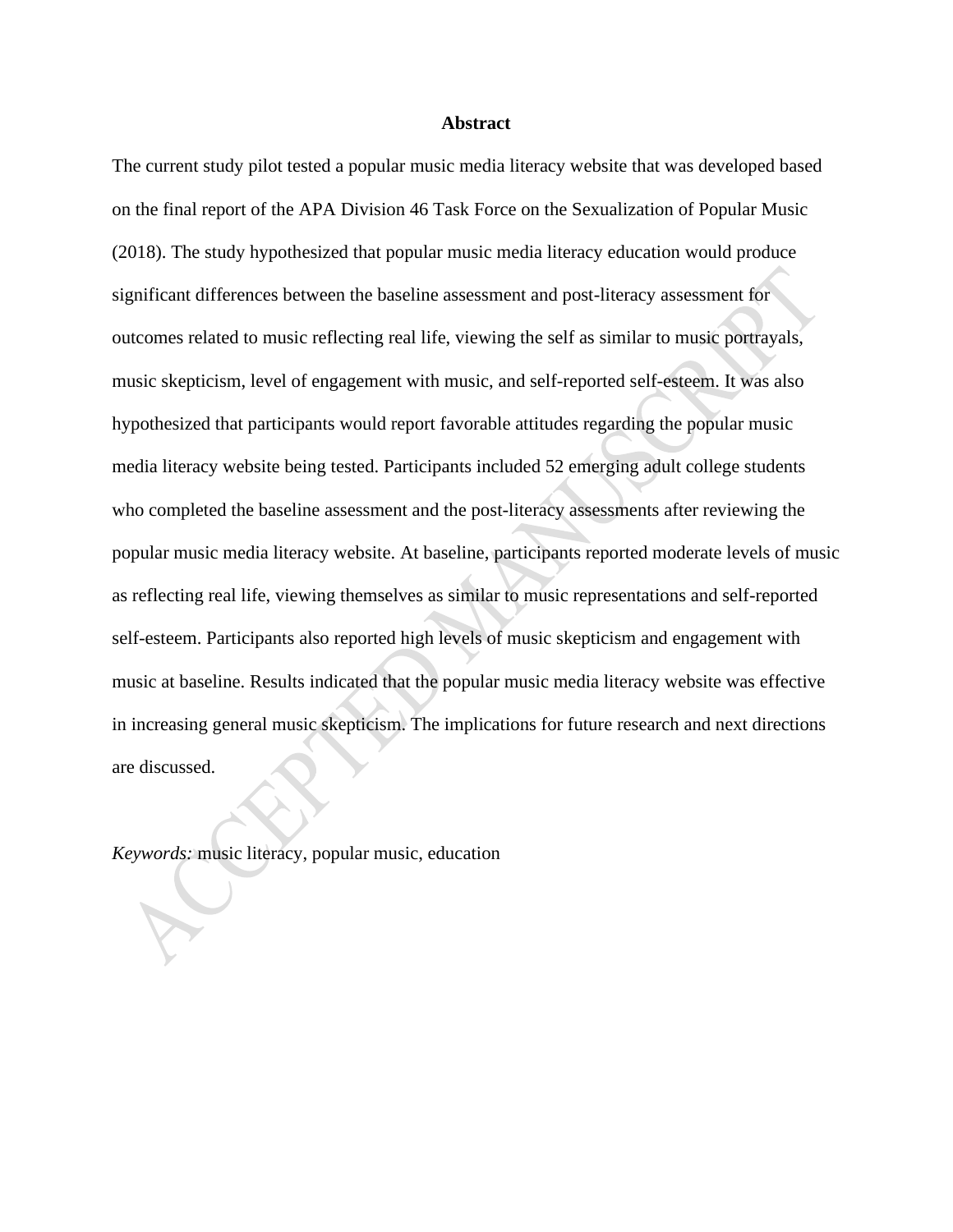## Popular Music Media Literacy: A Pilot Study<sup>1</sup>

The rapid and widespread changes in media over recent decades is driven by new technology that has drastically changed how information is produced, distributed, and consumed (Alvermann & Hagood, 2000; Hobbs & Jensen, 2009). For example, these technological advances have made music, which is the preferred media of teens and young people (Rideout, 2017) and connected to youth culture (North et al., 2000), highly accessible to consumers from all demographics, regardless of location (Warburton et al., 2014). Previous research has suggested that children and young people are heavy music consumers and that this consumption increases with age (Christenson & Peterson, 1998; Gonzalez de Rivas et al., 2009; Kaestle et al., 2007). Furthermore, music consumption has changed in modality (e.g., MTV music videos to internet viewing) and increased in frequency (Australian Communications and Media Authority, 2010; 2016; Christenson, 1992; Kaestle et al., 2007; Kaiser Family Foundation, 2003). Research has reported that children and young people spend about four hours daily listening to music (Recording Industry Association of America [RIAA], 2016). This is important considering that research indicates potential negative impacts from exposure to specific types of content in popular music among consumers.

Previous research has found an association between sexualized popular music and identity and gender role development (e.g., Gonzalez de Rivas et al., 2009), stereotypical gender role attitudes, sex role stereotypic schemas, and gender ideals (e.g., ter Bogt et al., 2010), as well as self-objectification (e.g., Vandenbosch & Eggermont, 2012), and body dissatisfaction (e.g., Bell et al., 2007) among young female consumers. Permissive sexual attitudes (e.g., ter Bogt et al., 2010) and engaging in risky sexual behaviors (e.g., Wright & Rubin, 2017) have also been

<sup>1</sup> The data presented, the statements made, and the views expressed are solely the responsibility of the authors. Correspondence concerning this article should be addressed to Chrysalis L. Wright, Department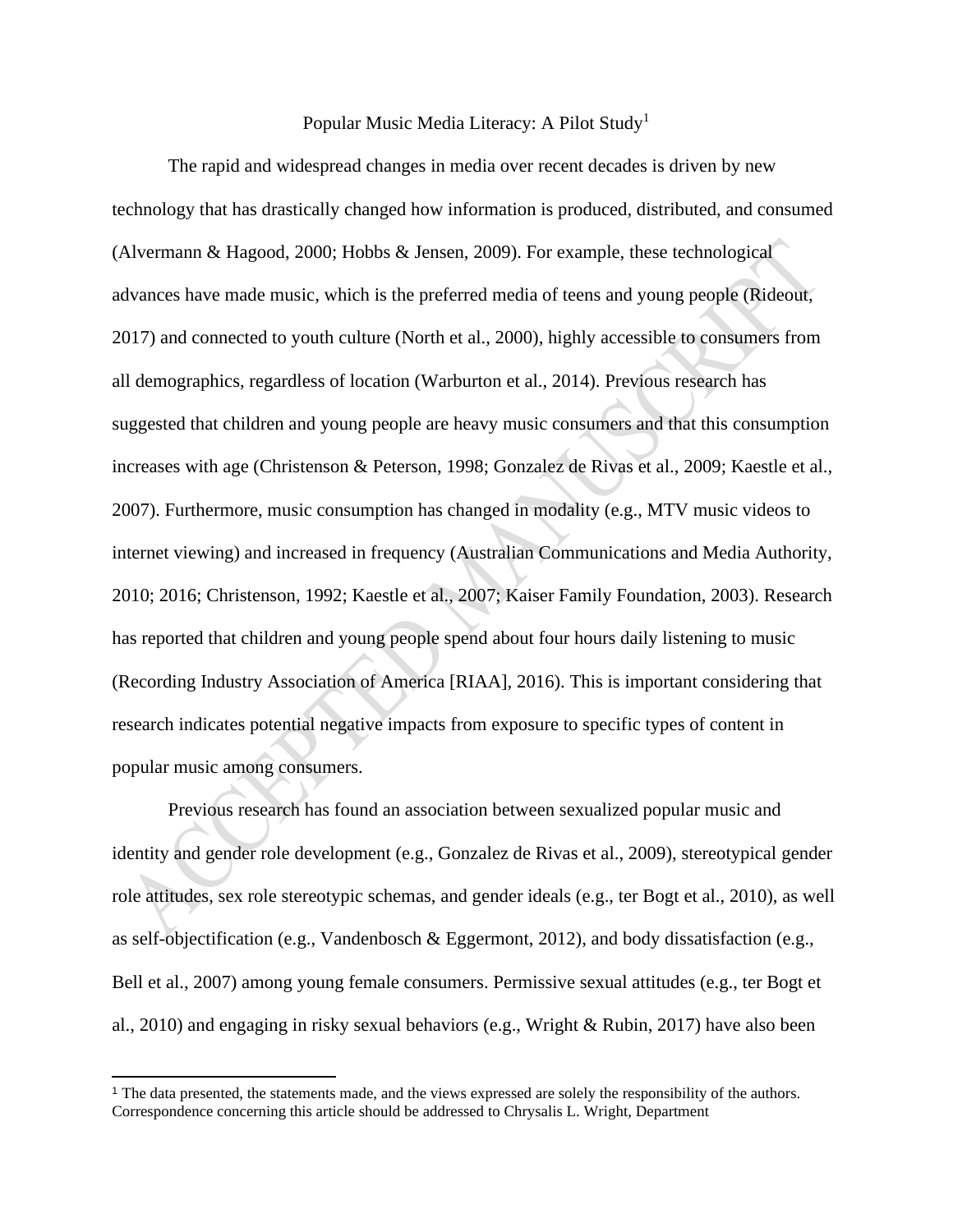associated with consumption of sexualized popular music. Sexual violence, sexually aggressive behavior, and gendered aggression (e.g., Aubrey et al., 2011) have also been associated with sexualized popular music.

Other research has examined the consumption of popular music and substance use. Overall, popular music has been found to play an important role in social beliefs around substance use, influencing both substance use attitudes and behaviors (e.g., Rigg & Estreet, 2018). For example, specific music preferences have been associated with positive beliefs and an increased likelihood of engaging in substance use (e.g., Russell et al., 2017). It is widely accepted that media content can influence decision making in both positive and negative ways (Burt, 2018; Rigg & Estreet, 2018; Ward, 2016) and that distorted media portrayals can negatively impact the self-esteem of consumers, because musicians may falsely portray various behaviors (e.g., substance use) and consequences of such behaviors (e.g., addiction), leading to unrealistic expectations among consumers (Burt, 2018; Ward, 2016). Considering the plethora of research that has been conducted in this area, it is clear that the content of some popular music can have concerning effects on consumers.

#### **Theoretical Perspective**

The current study is grounded in the cultivation and social cognitive theories. These two theoretical perspectives explain the relationship between exposure to popular music content and the impact on consumers documented in previous research. Based on cultivation theory, it may be that popular music can shape consumer's cognition in various ways based on media exposure. Specifically, cultivation theory proposes that the more a person is exposed to repetitive messages in the media, the more the person begins to believe that what they are exposed to is real (Cohen & Weimann, 2000; Gerbner et al., 1994). Consistent with cultivation theory, music artists create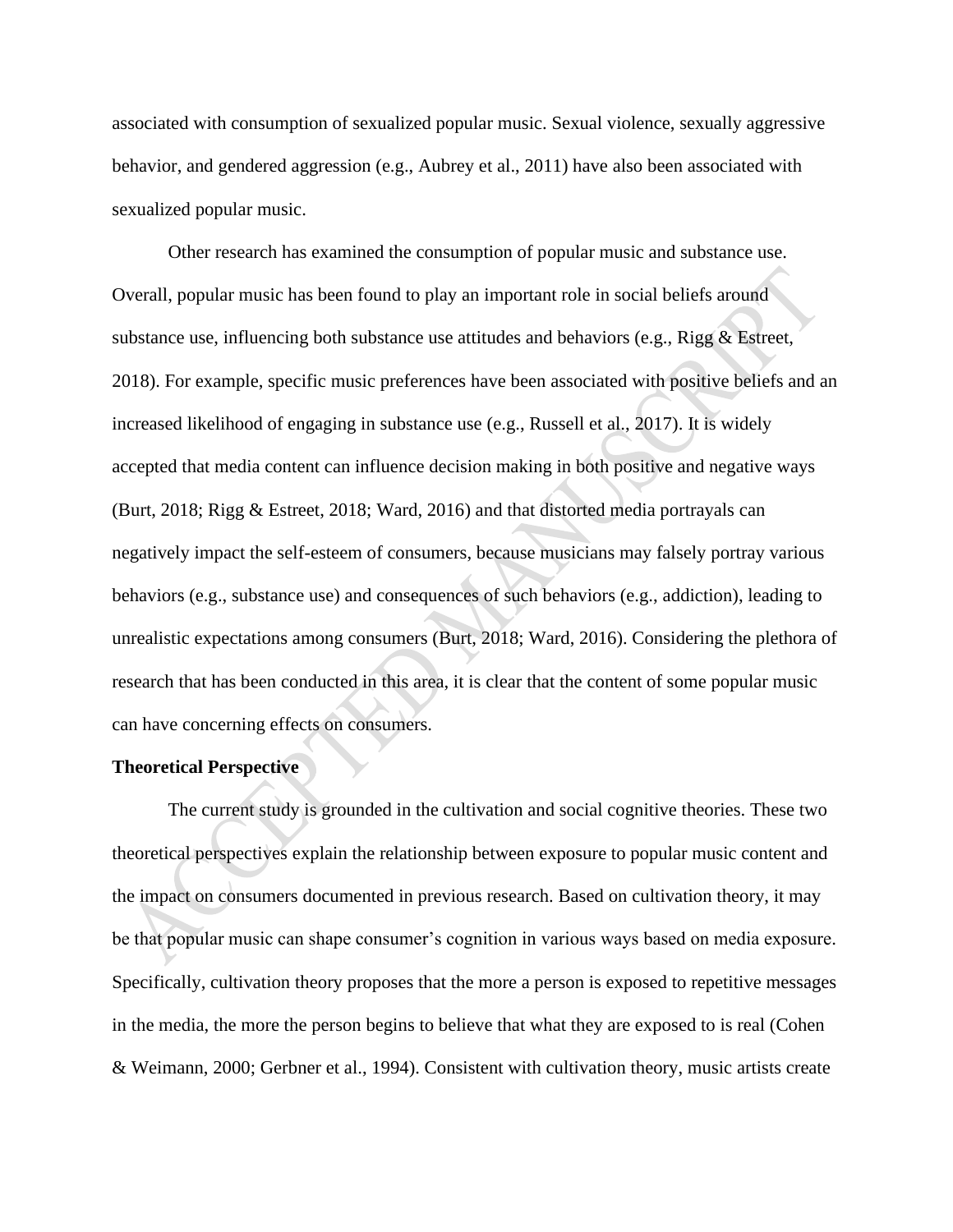a false reality based on how they portray and endorse particular behaviors through their music (Beullens et al., 2012). Consumers may be more likely to make decisions, adopt thinking processes, and behave in ways similar to the content that they have been exposed to via the music media; considering these as 'the norm' (Knobloch-Westerwick et al., 2008).

According to social cognitive theory (Bandura, 1977; Bandura & Walters, 1963), people learn through observing others within the context of social interactions, experiences, and environmental influences, such as media. An individual does not need to specifically replicate a behavior they have observed to learn it, the learning can occur vicariously, including via vicarious reinforcement. For example, when an individual sees that a behavior receives a positive consequence, such as presenting sexually increases popularity, they conclude that to increase popularity, they need to present sexually. The information extracted from those observations will drive decisions about engaging in the behavior. Observational learning occurs through observing role models, which can include symbolic models presented in popular music. The degree of learning from such models is dependent on the level of attention given to the model, which increases if consumers find the model similar to themselves.

#### **Media Literacy Initiatives**

Educators are often tasked with challenging dominant stereotypes and negative content in media. Educators have to find the best way to prepare students to be critical consumers of media, as the world around them is one of almost constant media consumption (Alvermann & Hagood, 2000). It is imperative to educate students about how some media content is affecting consumer's perceptions of reality of gender by addressing gender insensitive language found in some media, and by disrupting female and male stereotypes (Graydon, 1997). To this end, media literacy needs to become an important part of media education to prepare children, adolescents,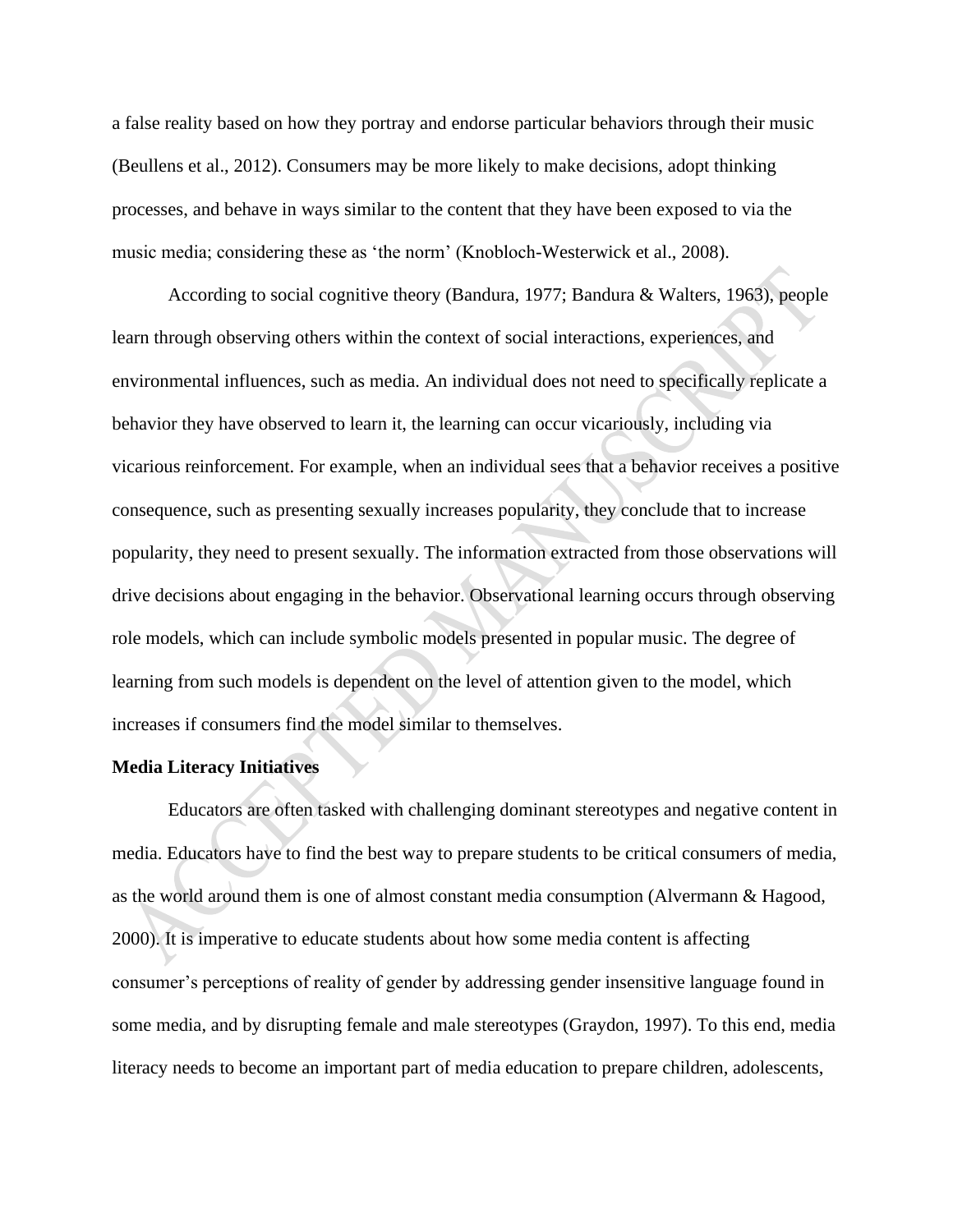and adult consumers to analyze the media they are exposed to with a critical view. Media literacy can be an effective tool to combat unrealistic perceptions portrayed in popular music content (Pinkleton et al., 2012). Media literacy education and campaigns have become more significantly studied, as media literacy has been shown to assist in the reduction of risky health behaviors, such as the use of tobacco, alcohol, or engaging in risky sexual behaviors (Vahedi et al., 2018). Warburton (2012) suggests that media literacy should be taught alongside health education in schools, with this curriculum being taught as a 'healthy media diet,' similar to the healthy food diet taught currently in schools.

Research on technology use and student's abilities to critically analyze and understand media has demonstrated the need for media literacy education. For example, although most participants in a recent study had access to media, a majority of the participants (52%) demonstrated competencies at the most basic and lowest level (Pereira & Moura, 2019). Many researchers have recommended that those who consume media should be able to question the intentions of the creator and the content of the media they are consuming (Ey, 2014; Rodesiler, 2010). Explanations on how music content is created by music artists and businesspeople are important to include within a media literacy curriculum, as well as consumerism (Ey, 2014) given the primary motive of creating musical content is to sell products (Tobias, 2014; Ey & McInnes, 2015). Though music media is considered an "older" form of media compared to social media, the lack of concrete studies on music literacy and the continued popularity of music entertainment, especially among younger demographics, necessitates the current study (Brown et al., 2006; Brown & Bobkowski, 2011).

## **The Current Study**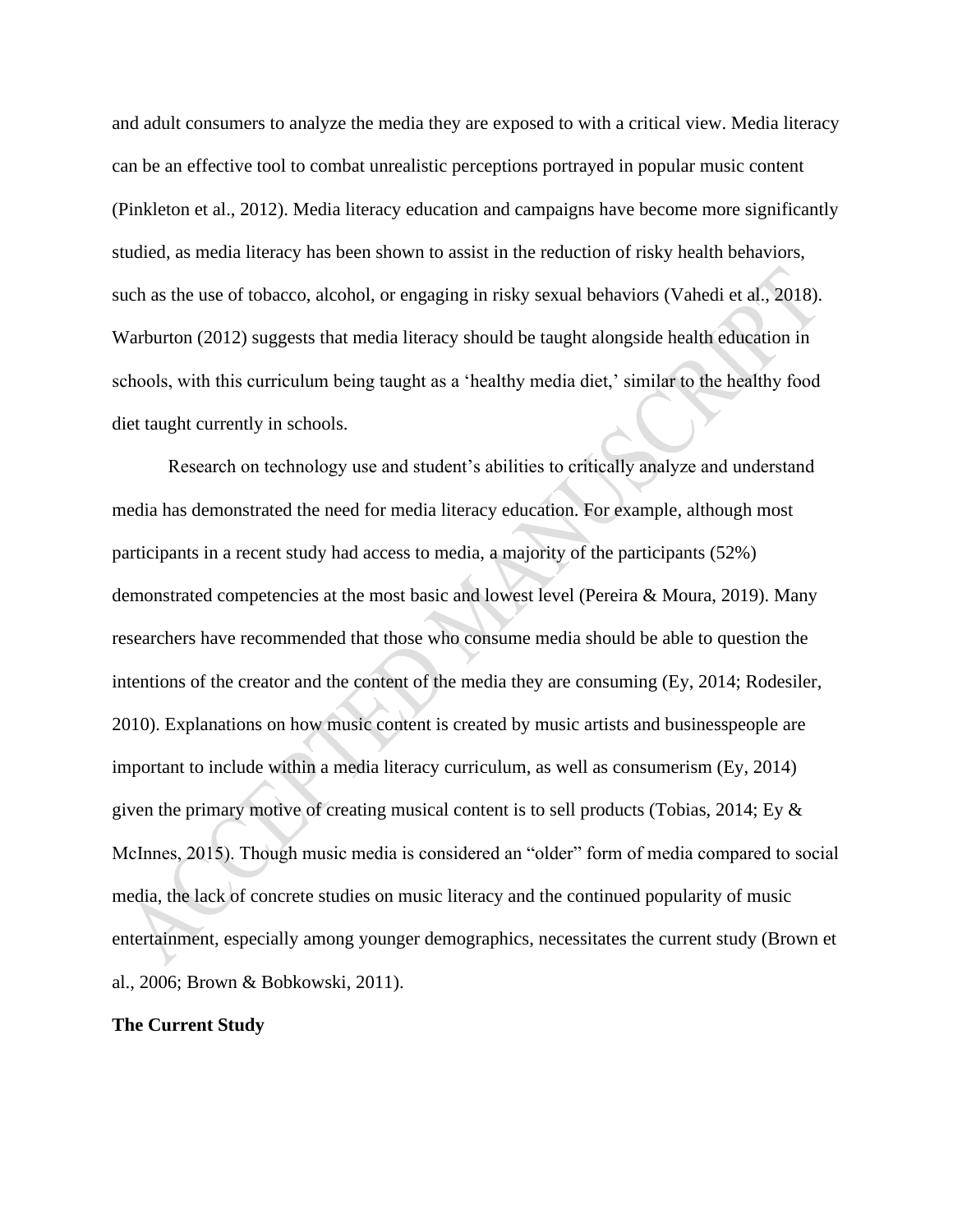Wright and colleagues (2019) outlined specific recommendations regarding popular music media literacy in their APA Division 46 Task Force on the Sexualization of Popular Music report (2018). Recommendations specific to emerging adults and college students included: (1) popular music media literacy should include understanding, analysis, and reflection on media content related to depictions of gender, race, ethnicity, class, sexuality as well as social context, control, resistance, and pleasure related to consumption of popular music (Ey, 2014; Tobias, 2014); (2) popular music media literacy should include education regarding the music industry and should explain that music content comes from the music artist and businesspeople at the record labels (Tobias, 2014) with the aim to market and sell products (i.e., consumerism) (Ey, 2014; Ey & McInnes, 2015); (3) popular music media literacy should include demonstrations of effects related to autotune, photo-shop, and music creation with instruments and accompanying tools; and (4) popular music media literacy should examine the social functions of music (Hobbs, 2009) and the history behind music genres and the contexts that contribute to them (Tobias, 2014). Thus, the popular music media literacy examined in this study aimed to meet these specifications outlined in Wright and colleagues (2019).

 The current pilot study evaluated a popular music media literacy website [\(https://collegemusiclit.weebly.com/\)](https://collegemusiclit.weebly.com/) created to help emerging adults develop critical thinking skills about popular music media and to motivate them to evaluate the content that they are exposed to via popular music. The website built upon the recommendations of the report of the Division 46 Task Force on the Sexualization of Popular Music and covers the role of consumers relative to music development, aspects of being a knowledgeable consumer, different music genres and their popularity over time, the use of social media by music artists, the use of autotune in creating music, building the image of the music artist and branding, impression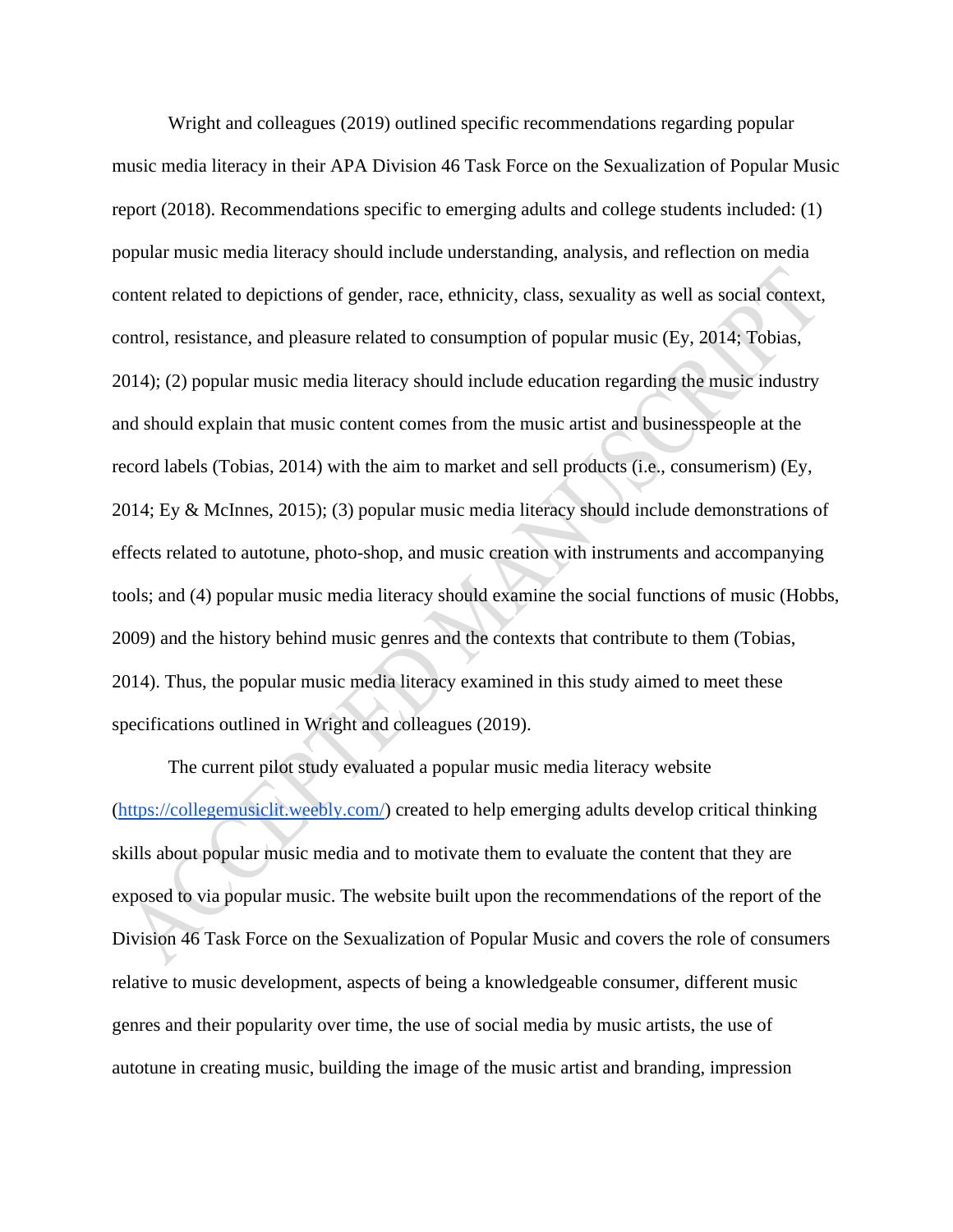management, artists' reflection and regret regarding their previous actions, the intent of popular music being for entertainment, the major record labels in the music industry, and sociodemographic factors of those involved in the creation of and consumption of popular music. The website presents information on these topics using visual depictions, graphics, text, as well as videos.

 Considering the recommendations of Wright and colleagues (2019) as well as the cultivation and social cognitive frameworks, our study had five hypotheses.

*Hypothesis 1*: Consistent with the cultivation theory (Cohen & Weimann, 2000; Gerbner et al., 1994), it was hypothesized that popular music media literacy education would produce significant differences between the baseline assessment and post-literacy assessment for outcomes related to viewing music as reflecting real life. If media literacy can reduce the realism of popular music portrayals among consumers, the potential negative effect of popular music content can be reduced.

*Hypothesis 2*: Consistent with social cognitive theory (Bandura & Walters, 1963; Bandura, 1977), it was hypothesized that popular music media literacy education would produce significant differences between the baseline assessment and post-literacy assessment for outcomes related to viewing the self as similar to music media portrayals. If media literacy can reduce how consumers view music portrayals as similar to themselves, they are less likely to vicariously learn and try to replicate false or unrealistic behaviors and image portrayals from popular music models, reducing the potential negative effect of popular music content on consumers.

*Hypothesis 3*: Consistent with the research of Burt (2018) and Ward (2016), it was hypothesized that popular music media literacy education would produce significant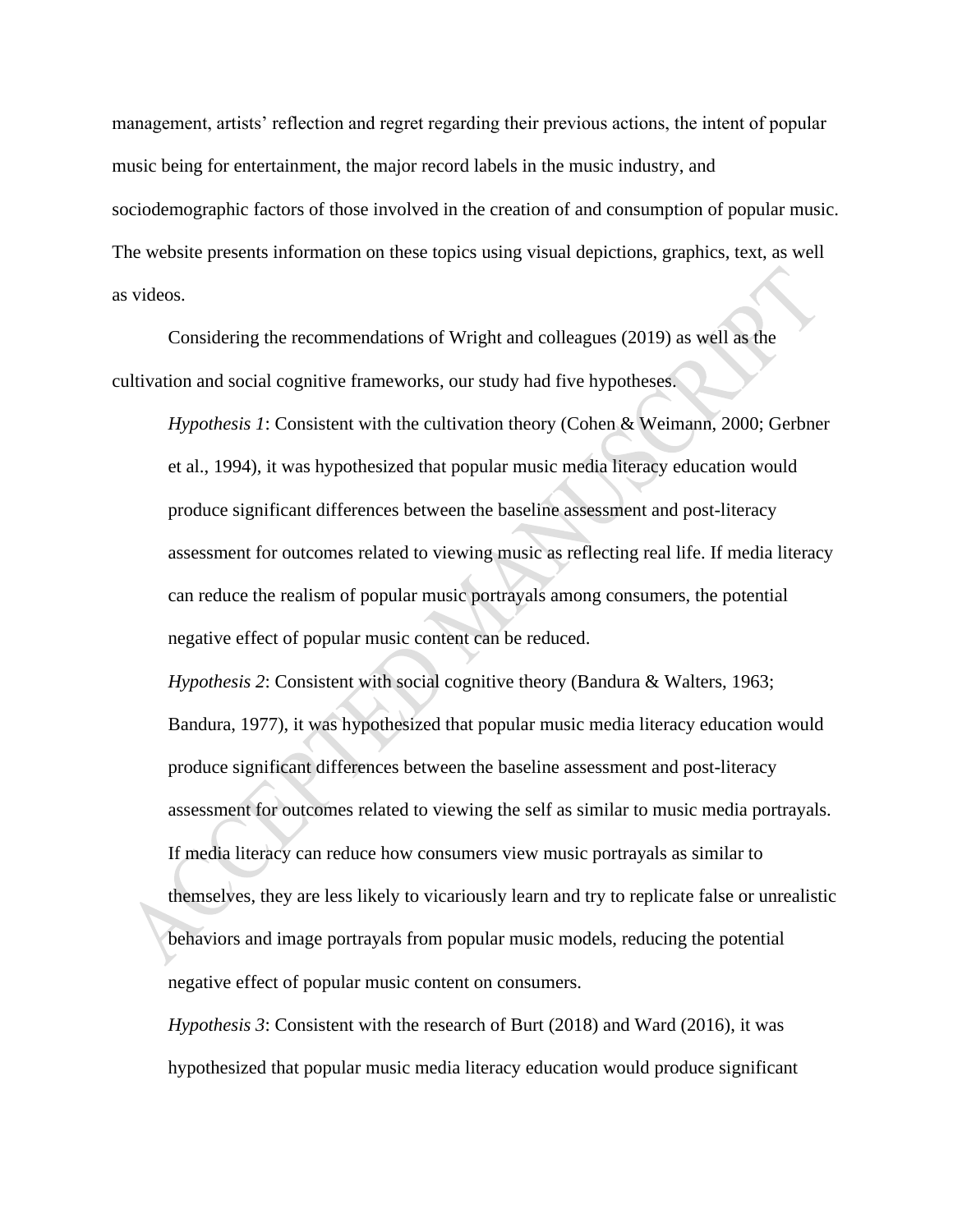differences between the baseline assessment and post-literacy assessment for outcomes related to music skepticism. If media literacy can increase skepticism of popular music, then the likelihood of consumers developing unrealistic expectations will decrease, hindering the potential negative effect of popular music content on consumers. *Hypothesis 4*: Considering the high level of popular music engagement (RIAA, 2016), it was hypothesized that popular music media literacy education would produce significant differences between the baseline assessment and post-literacy assessment for outcomes related to participants' level of engagement with music. Effective media literacy may reduce the level of engagement with popular music content.

*Hypothesis 5*: Considering the research of Burt (2018) and Ward (2016), it was hypothesized that popular music media literacy education would produce significant differences between the baseline assessment and post-literacy assessment for outcomes related to participants' reported self-esteem. If media literacy efforts can provide a buffer of protection for consumers' self-esteem, the potential negative effects of popular music content can be reduced.

#### **Method**

#### **Participants**

Participants included a total of 99 college students of various college majors from a large southeastern United States public research university who were recruited through their undergraduate general education psychology courses and received class credit for participating in the online study. Informed consent was obtained from all participants. Ninety-nine participants completed the baseline assessment and were provided with the popular music media literacy website link. Fifty-two participants completed the post-assessment. Data presented are for the 52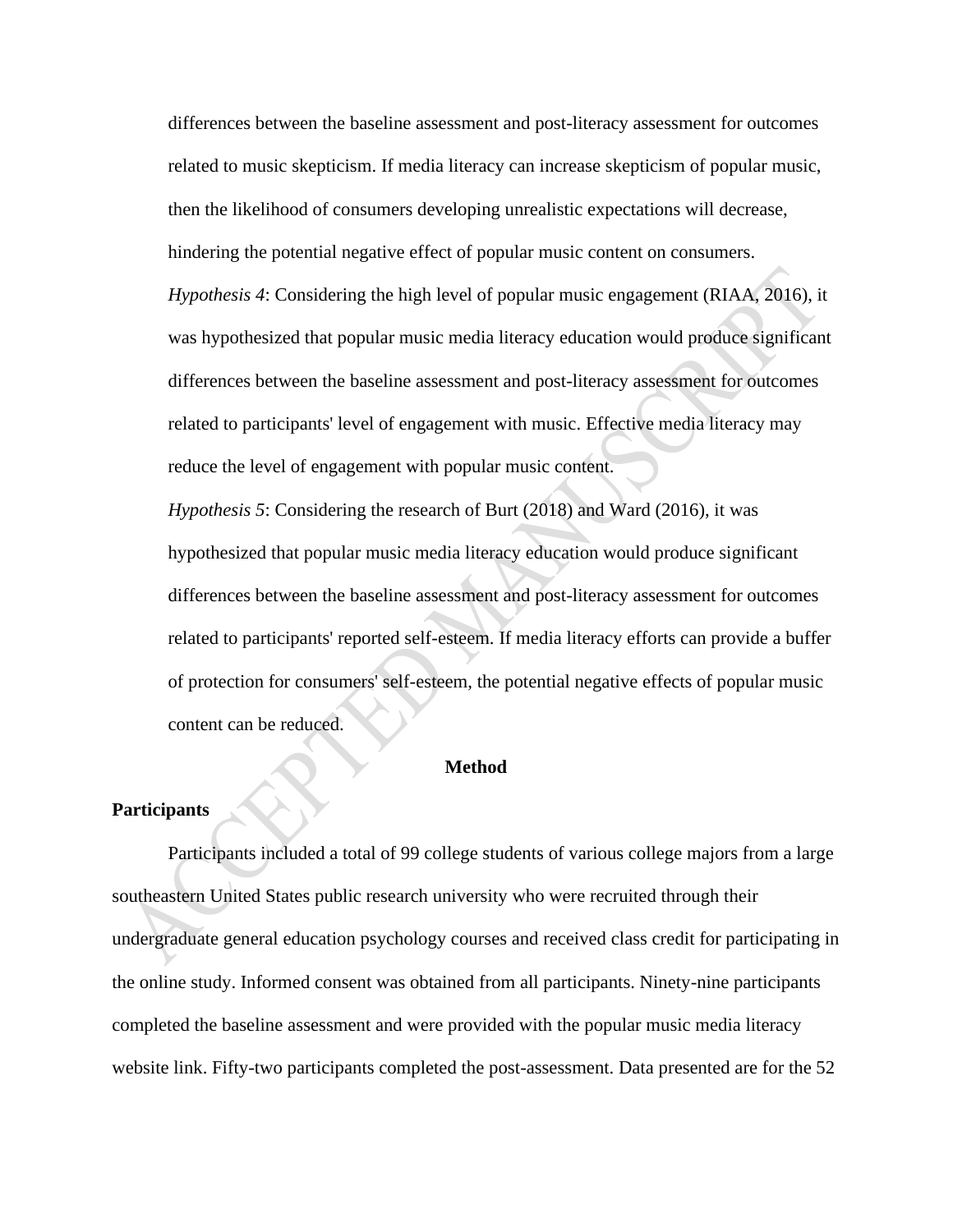participants that completed both the baseline assessment and the post-assessment. The majority of participants were White (*n* = 29, 55.8%). The remaining participants identified as Hispanic (*n*   $= 13, 25\%$ ), and "other" ( $n = 10, 19.2\%$ ). Participants included 20 males (38.5%) and 32 females (61.5%). Participants were between the ages of 18 and 24 years ( $M = 18.79$ ,  $SD = 1.07$ ).

#### **Measures**

 Participants completed demographic information (age, racial identification, biological sex) at baseline followed by measures related to participants popular music consumption habits and attitudes regarding popular music and media influences. They also answered items about their daily and weekly popular music consumption. Participants spent around 12 minutes ( $M =$ 11.78, *SD* = 8.79) completing the baseline assessment. Measures are detailed below.

**Realism.** A total of ten items were adapted from Austin and Johnson (1997) and Scull and colleagues (2018) to assess if participants viewed music as reflecting real life. Example questions include "Real people act like music artists" and "Musicians and other people in music are as sexually experienced as young adults." Items were scored on a 5-point Likert scale ranging from 1 *strongly disagree* to 5 *strongly agree.* Items were averaged to derive a total score that was used in analysis, with higher scores indicating viewing music as more of a reflection of real life. Cronbach's alpha reliability for the current study was .70 in the baseline assessment and .73 in the post-assessment.

**Similarity.** Seven items derived from Austin and Johnson (1997) and Scull and colleagues (2018) were used to determine how similar participants viewed music artists to themselves. Example questions include "I do things that music artists do" and "I feel like I am similar to music artists." Items were scored on a 5-point Likert scale ranging from 1 *strongly disagree* to 5 *strongly agree.* Items were averaged to derive a total score that was used in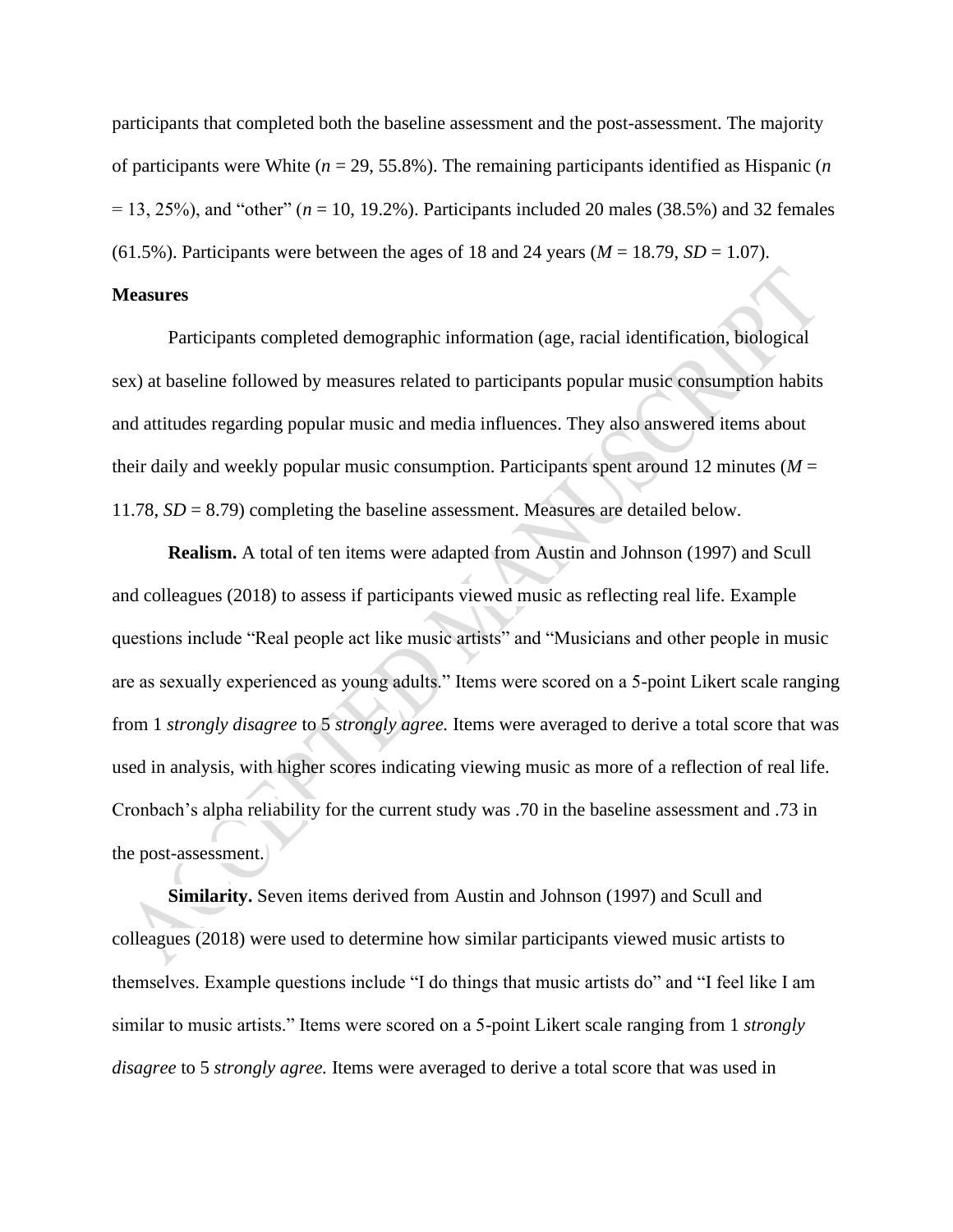analysis, with higher scores indicating participants identifying strong similarities between music artists and themselves. Cronbach's alpha reliability for the current study was .75 in the baseline assessment and .80 in the post-assessment.

**Media Skepticism**. Seven questions (Scull et al., 2018) were used to determine how skeptical participants were of popular music. Another ten questions adapted from Pinkleton and colleagues (2012) were asked to determine participant's level of awareness regarding the potential influence of music. Example questions for media skepticism include "Music misrepresents what might happen if people have sex" and "Music misrepresents what might happen if people use drugs or alcohol." Example items for media awareness were "Messages in music affect the way people my age think about gender" and "The way race is shown in music affect the way people my age behave." Items were scored on a 5-point Likert scale ranging from 1 *strongly disagree* to 5 *strongly agree.* Both scales were highly correlated, indicating that they were measuring the same underlying construct, and combined in the current study for a score on media skepticism. Items were averaged to derive a total score that was used in analysis, with higher scores indicating more skepticism related to music. Cronbach's alpha reliability for the current study was .80 in the baseline assessment and .84 in the post-assessment.

**Engagement with Music.** A total of twelve items adapted from Vanstone and colleagues (2016) were used to assess participants' level of engagement with music. Example items include "I listen to music while I perform chores or boring tasks" and "I am usually excited by the chance to hear the music that I like." Items were scored on a 5-point Likert scale ranging from 1 *strongly disagree* to 5 *strongly agree*. Items were averaged to derive a total score that was used in analysis, with higher scores indicating more engagement with music. Cronbach's alpha reliability for the current study was .86 in the baseline assessment and .88 in the post-assessment.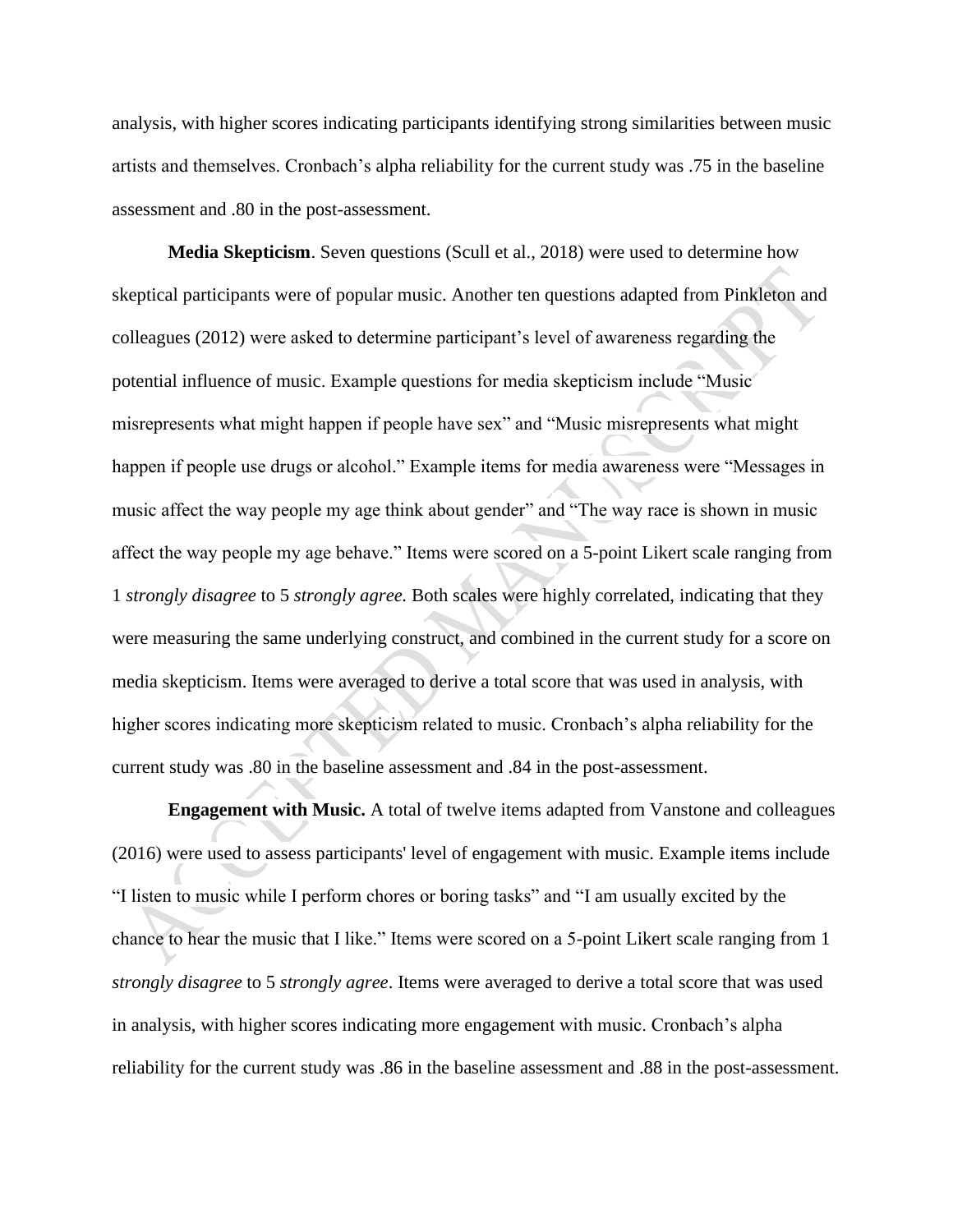**Self-Esteem.** Participants completed the Rosenberg Self-Esteem scale (Rosenberg et al., 2020) at both baseline and post-assessment. This is a ten-item questionnaire. Example items include "I feel that I have a number of good qualities" and "I take a positive attitude toward myself." Items were scored on a 5-point Likert scale ranging from 1 *strongly disagree* to 5 *strongly agree*. Five items were reverse coded. Items were averaged to derive a total score that was used in analysis, with higher scores indicating higher levels of self-esteem. Cronbach's alpha reliability for the current study was .91 in the baseline assessment and .91 in the postassessment.

 **Demographics.** Participants answered three questions regarding their age, racial identification, and biological sex.

#### **Popular Music Media Literacy**

 After completing the baseline assessment, participants were provided with a link to the popular music media literacy website that was created for the purposes of this study [\(https://collegemusiclit.weebly.com/\)](https://collegemusiclit.weebly.com/). Participants viewed the website online from their location as this study was conducted completely remote. It was expected that participants would spend approximately 90 minutes reviewing the content contained on the popular music media literacy website.

#### **Post-Assessment Measures**

The post-assessment contained the same measures as the baseline assessment, with the exception of the demographic questions. Participants were also asked to evaluate the popular music media literacy website that they reviewed for this study. Participants spent almost 10 minutes ( $M = 9.52$ ,  $SD = 6.64$ ) completing the post-assessment.

#### **Procedure**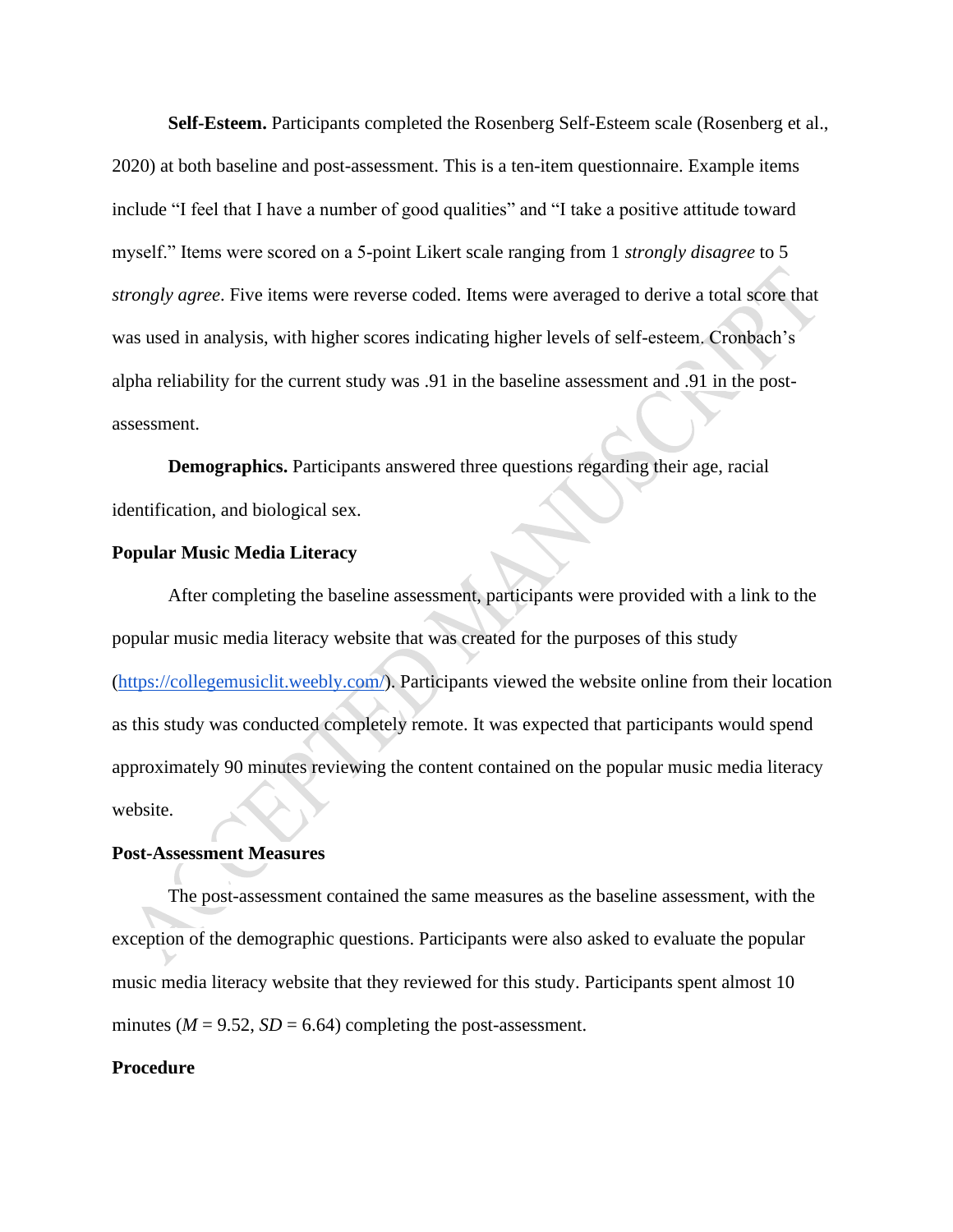Ethics approval was given by the Institutional Review Board (approval number 00001655). Participants were invited to take part in a study to evaluate popular music media literacy. They completed all aspects of the study online in which they signed up to participate via the SONA system, which then directed them to the online Qualtrics questionnaire. At the end of the assessment, participants were provided with a link to the popular music media literacy website, followed by a link to the post-assessment, which was also administered via the SONA system and Qualtrics. Participants took an average of 2.04 days to review the popular music media literacy website prior to completing the post-assessment. The baseline and post-literacy assessments were matched according to the unique participant identification code that was assigned to them when they signed up to participate in the study.

#### **Results**

#### **Data Analysis**

Preliminary analyses were conducted to assess the reliability of scales, distributional characteristics, and the extent of missing data. Missing data for the current study were minimal (< 5%), therefore a simple mean substitution method was used (Kline, 2005). This method of handling missing data is preferable to deletion methods as it allows for complete case analyses, does not reduce the statistical power of tests, and takes into consideration the reason for missing data (Twala, 2009). Moreover, this method of data imputation is a good representation of the original data as long as the missing data are less than 20%, which was the case in this study (Downey & King, 1998).

Analyses in the current study included: (a) intercorrelations of baseline and post-literacy outcome measures and (b) mean comparisons for baseline measures. To test the hypotheses in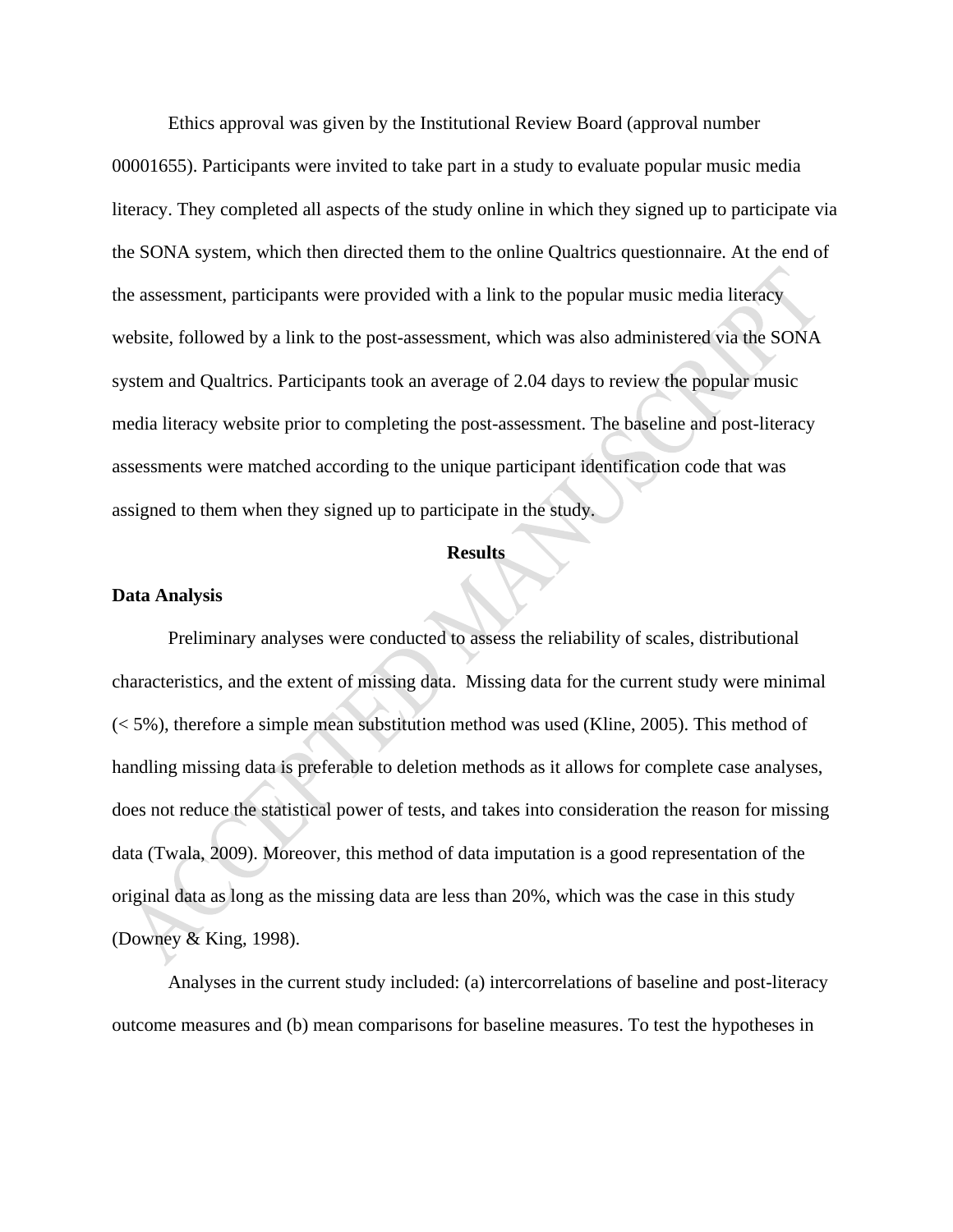the current study (c) paired samples *t*-tests were conducted to assess the effectiveness of popular music media literacy for realism, similarity, skepticism, engagement, and self-esteem.

#### **Intercorrelations**

 Intercorrelations among outcome measures at baseline assessment and post-literacy can be found in Table 1. Significant correlations were found for many of the outcome measures taken during both time points. For instance, realism scores taken at the baseline assessment were significantly correlated to realism scores at the post-literacy assessment (*r* = .70, *p* <. 001). The same trend occurred for baseline and post-literacy similarity ( $r = .70$ ,  $p < .001$ ), skepticism ( $r =$ .67,  $p < .001$ ), engagement ( $r = .83$ ,  $p < .001$ ), and self-esteem ( $r = .84$ ,  $p < .001$ ).

 Additionally, several of the outcome measures assessed at baseline were significantly correlated with each other. The results indicated that baseline realism was related to both baseline similarity ( $r = .54$ ,  $p < .001$ ) and self-esteem ( $r = .28$ ,  $p < .05$ ). Several of the outcome measures assessed at post-literacy assessment were also significantly correlated with each other. The results indicated that post-literacy realism was associated with post-literacy similarity (*r* = .57,  $p < .001$ ) and skepticism ( $r = -.33$ ,  $p < .05$ ). Post-literacy engagement was associated with post-literacy self-esteem  $(r = .30, p < .05)$ .

 Finally, there were significant correlations between several baseline and post-literacy assessments. Baseline realism was positively correlated with post-literacy similarity (*r* = .46, *p* < .001), and baseline similarity was positively correlated with post-literacy realism ( $r = .70$ ,  $p <$ .001). Additionally, baseline engagement (*r* = .34, *p* < .05) was correlated with post-literacy skepticism.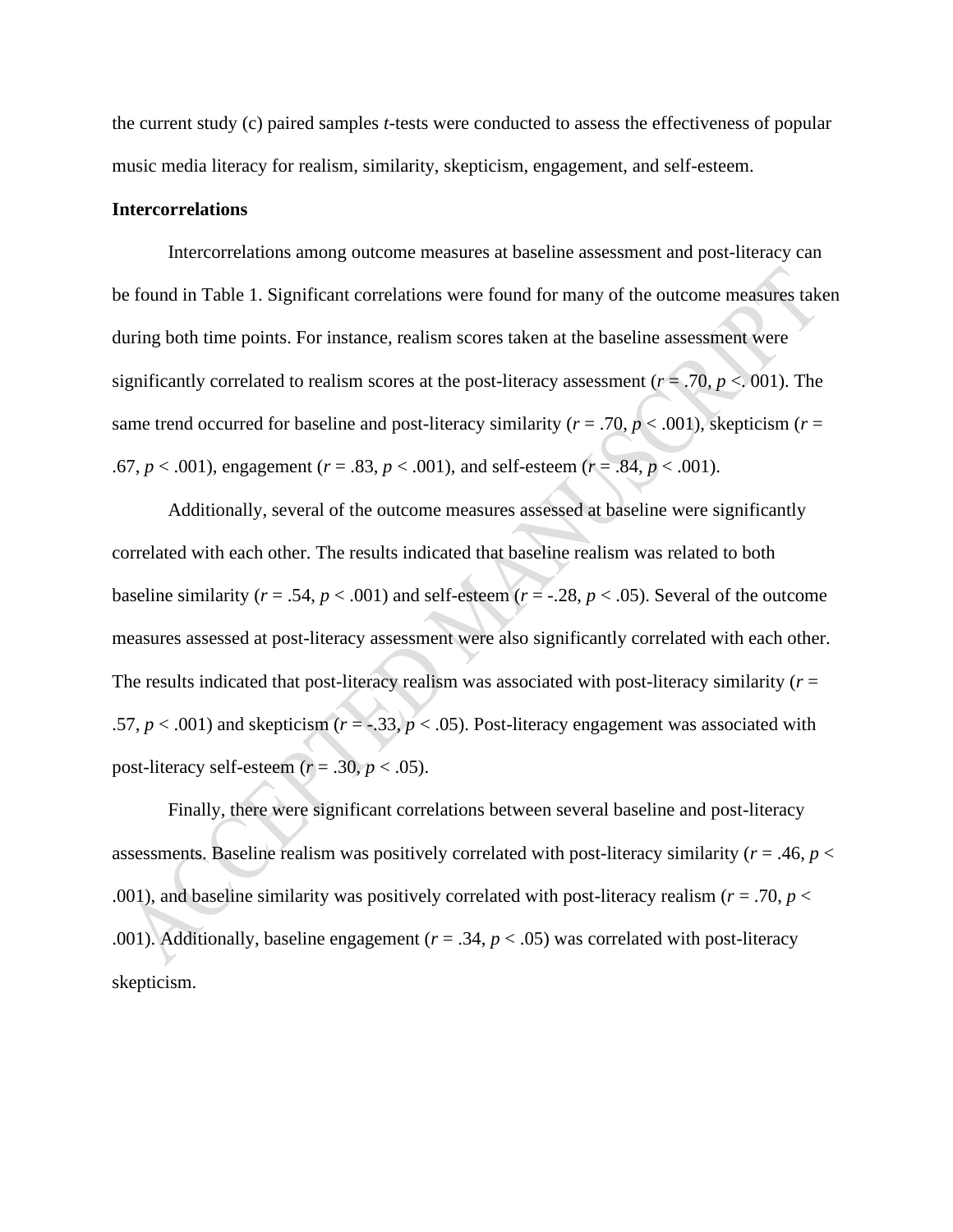|                             | $\mathbf{1}$ | $\overline{2}$ | 3        | $\overline{4}$ | $\overline{5}$ | 6        | $\overline{7}$   | 8        | 9                   | 10       |
|-----------------------------|--------------|----------------|----------|----------------|----------------|----------|------------------|----------|---------------------|----------|
| 1.T1.Realism                |              | $.70***$       | $.54***$ | $.46***$       | $-.02$         | $-17$    | $-.21$           | $-.07$   | $-.28$ <sup>*</sup> | $-.25$   |
| 2.T2.Realism                |              |                | $.40***$ | $.57***$       | $-18$          | $-.33*$  | $-.11$           | $-00.$   | $-.21$              | $-.24$   |
| 3.T1.Similarity             |              |                |          | $.70***$       | $-.06$         | .00.     | $-14$            | .00      | $-.03$              | $-.02$   |
| 4.T2.Similarity             |              |                |          |                | $-.09$         | $-.19$   | $-12$            | .07      | $-16$               | $-12$    |
| 5.T1.Skepticism             |              |                |          |                |                | $.67***$ | .24 <sub>1</sub> | .13      | $-10$               | $-.17$   |
| 6.T2.Skepticism             |              |                |          |                |                |          | $.34*$           | .23      | .08                 | .08      |
| 7.T1. Engagement            |              |                |          |                |                |          |                  | $.83***$ | .11                 | .21      |
| 8.T2.Engagement             |              |                |          |                |                |          |                  |          | .06                 | $.30*$   |
| 9.T1.Self-Esteem            |              |                |          |                |                |          |                  |          |                     | $.84***$ |
| 10.T2.Self-Esteem           |              |                |          |                |                |          |                  |          |                     |          |
| ** $p < 001$ , * $p < 05$ . |              |                |          |                |                |          |                  |          |                     |          |

#### Table 1. *Intercorrelations of Study Variables*

#### **Baseline Assessment**

 At baseline, participants reported moderate levels of viewing music as real (*M* = 2.85, *SD*  = .52), viewing themselves as similar to music representations (*M* = 2.88, *SD* = .65) and selfesteem ( $M = 3.65$ ,  $SD = .86$ ). They also reported high levels of music skepticism ( $M = 3.55$ ,  $SD =$ .65) and engagement with music ( $M = 4.38$ ,  $SD = .56$ ).

# **Effect of Popular Music Media Literacy**

Paired samples *t* tests were conducted to determine if there was an effect on the outcome variables after engaging with the popular music media literacy. Results indicated a significant difference for music skepticism,  $t = -3.11$ ,  $df = 51$ ,  $p = .003$ ,  $d = -.43$ , with participants reporting an increase in music skepticism. No other significant differences were found between baseline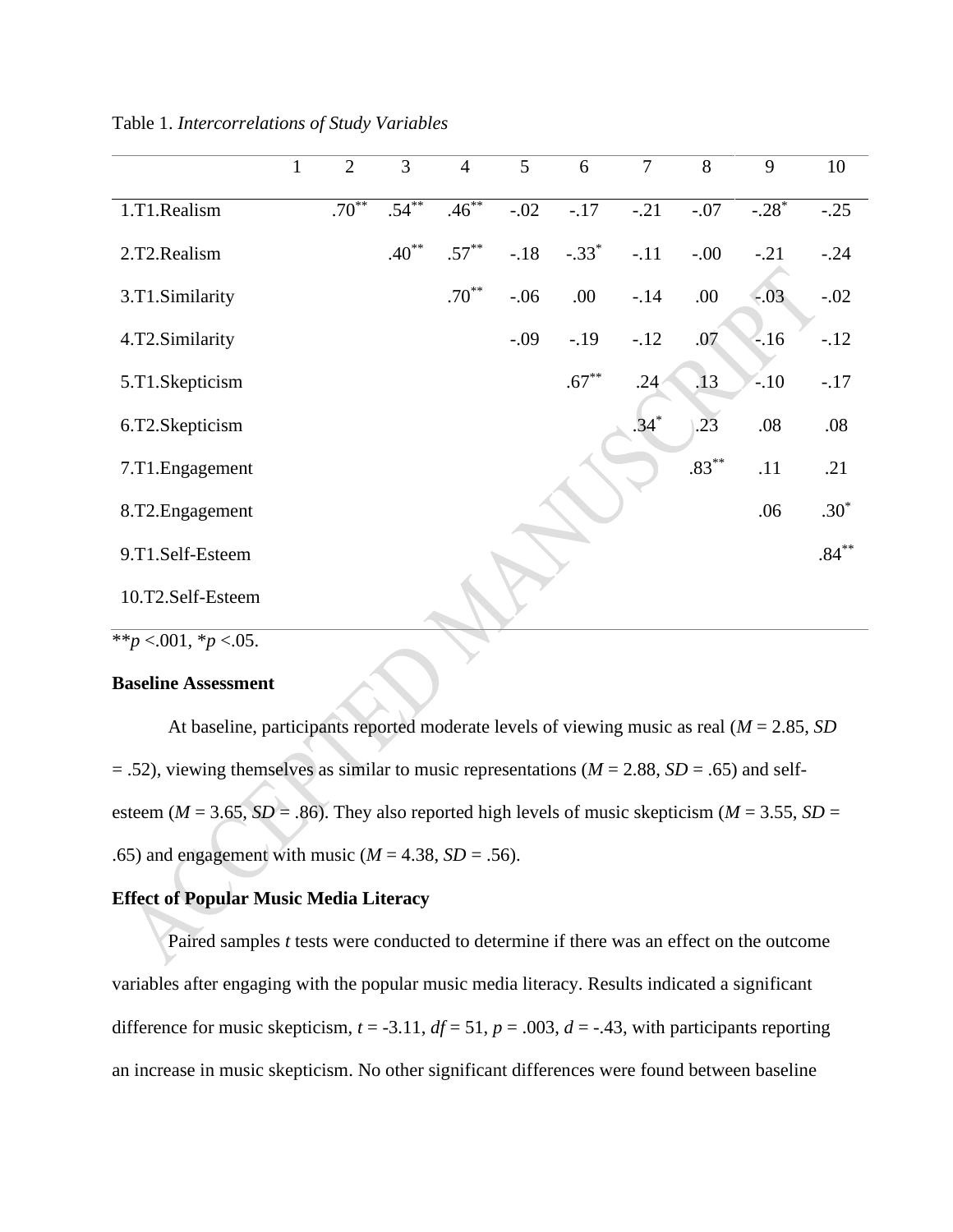and post-literacy assessment. Descriptive statistics for baseline and post-literacy measures can be found in Table 2.

|                 | Skepticism       |     | Realism          |           | Similarity       |           | Engagement     |     | Self-Esteem |     |
|-----------------|------------------|-----|------------------|-----------|------------------|-----------|----------------|-----|-------------|-----|
|                 | $\boldsymbol{M}$ | SD  | $\boldsymbol{M}$ | <i>SD</i> | $\boldsymbol{M}$ | <b>SD</b> | $\overline{M}$ | SD  | M           | SD  |
| <b>Baseline</b> | 3.55             | .65 | 2.85             | .52       | 2.88             | .65       | 4.38           | .56 | 3.65        | .86 |
| Post-           | 3.79             | .73 | 2.83             | .57       | 2.86             | .70       | 4.35           | .59 | 3.69        | .90 |
| Literacy        |                  |     |                  |           |                  |           |                |     |             |     |

**Table 2**. *Baseline and Post-Literacy Assessment*

#### **Discussion**

The current pilot study evaluated a popular music media literacy website that was developed for the purposes of this study with the aim of meeting the guidelines outlined in Wright and colleagues (2019) regarding popular music media literacy. The goal of the popular music media literacy website was to help emerging adults develop critical thinking skills related to popular music media and to motivate emerging adults to evaluate the purpose and production of music media (i.e., the use of autotune as an effect in creating music), marketing strategies used by music artists' (i.e., the use of social media by music artists, building the image of the music artist and branding, and impression management) and the content contained in popular music..

 At baseline, participants reported moderate levels of viewing music as real and viewing themselves as similar to music representations. Participants also reported high levels of music skepticism, engagement with music, as well as moderate levels of self-esteem at baseline.

#### **Popular Music Media Literacy**

The current study hypothesized that there would be significant differences between the baseline assessment and post-literacy assessment regarding perceptions that music reflects real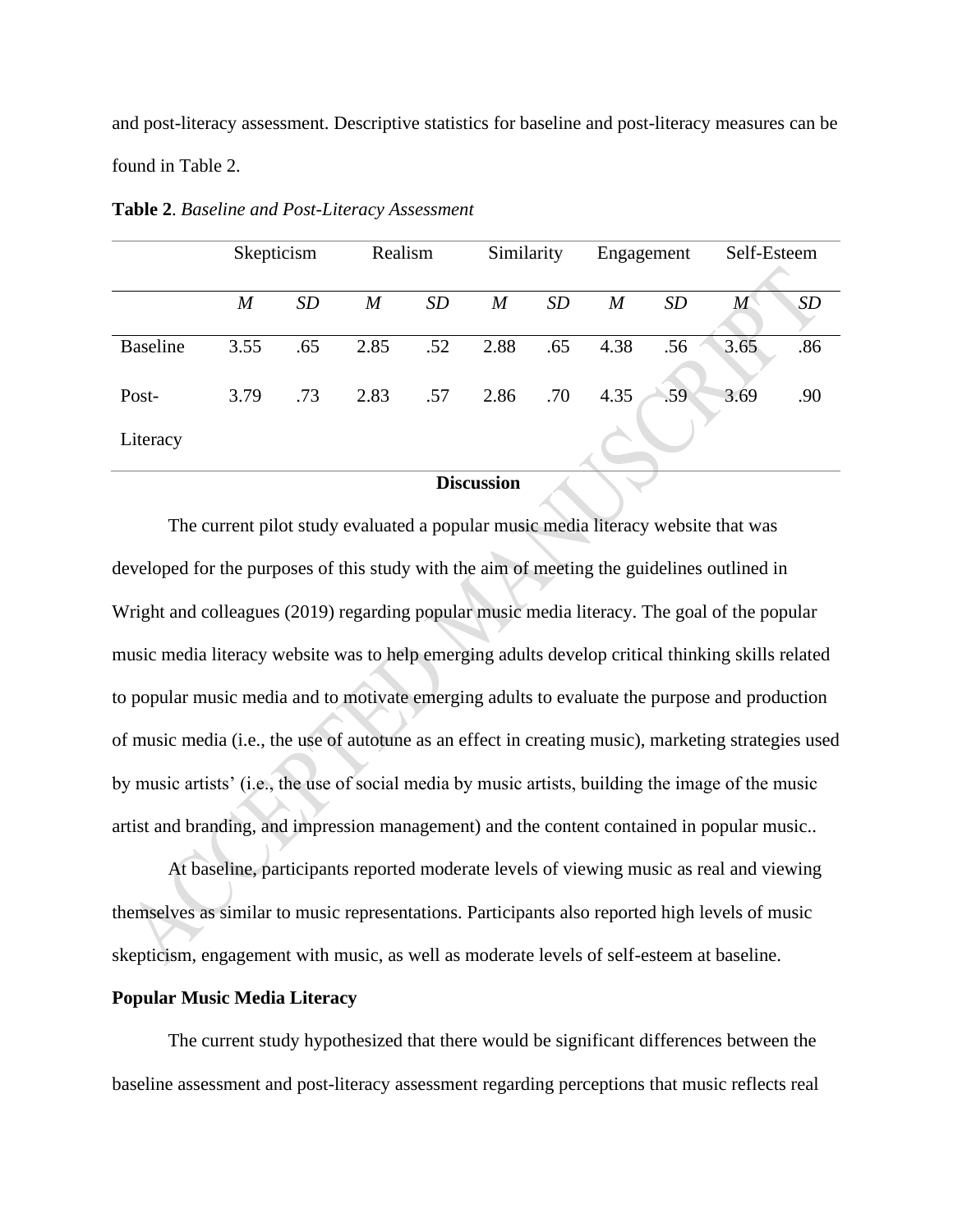life (hypothesis 1), viewing the self as similar to music portrayals (hypothesis 2), general music skepticism (hypothesis 3), level of engagement with music (hypothesis 4), and reported selfesteem (hypothesis 5). Results of the current study partially supported our hypotheses.

Results indicated that the popular music media literacy website was effective in increasing general music skepticism (hypothesis 3). Increasing consumer skepticism related to popular music is exceptionally important as it can decrease the likelihood that consumers believe the distorted media portrayals that are often presented via popular music (Burt, 2018; Ward, 2016). This, in itself, will help consumers view popular music media representations critically and identify unrealistic portrayals of behaviors and personas, which has associated with a decrease in self-esteem and negative decision making (Burt, 2018; Pinkleton et al., 2012). This is why many researchers recommend that consumers develop the skills needed to question the intentions and content contained in the media that they are consuming (Ey, 2014; Rodesiler, 2010). Consistent with the theoretical perspectives considered in this study, if consumers develop increased skepticism regarding popular music content, they are less likely to believe that the content portrayed via popular music is a reflection of reality (Cohen & Weimann, 2000; Gerbner et al., 1994) and are less likely to learn vicariously from popular music media models (Bandura & Walters, 1963; Bandura, 1977).

The hypotheses that there would be differences in perceptions that music reflects real life (hypothesis 1), viewing the self as similar to music portrayals (hypothesis 2), the level of engagement with music (hypothesis 4), and reported self-esteem (hypothesis 5) between baseline assessment and post-literacy assessment were not supported by the current data. These null results may be a reflection of the small sample size utilized in this pilot study. Even so, our results still reinforce the recommendations of Wright and colleagues (2019). The Task Force on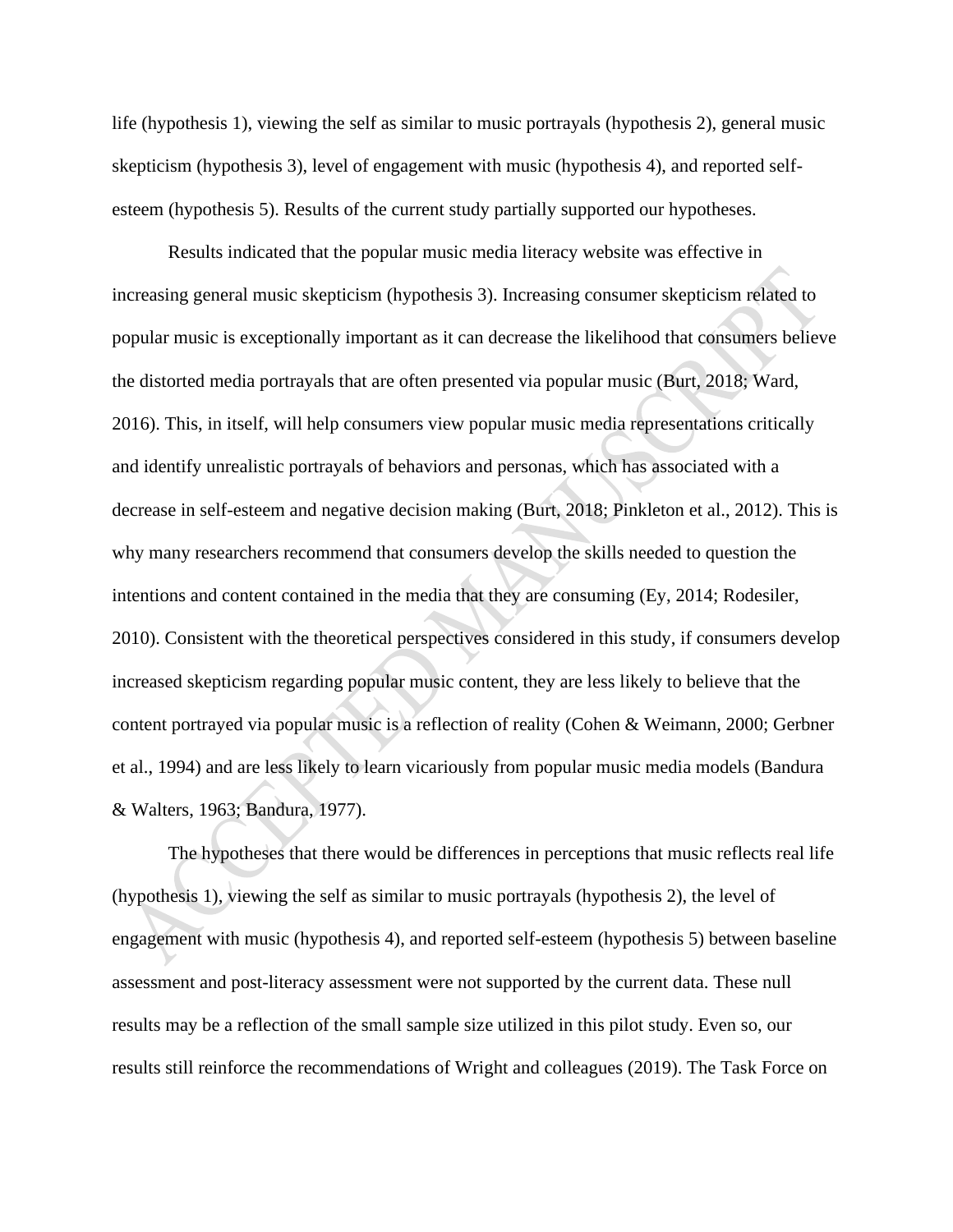the Sexualization of Popular Music (2018) concluded that popular music media literacy should provide tools to critically analyze music, and thus allow skepticism of the media being consumed, as well as provide awareness of potential effects of exposure and the best practices for consuming popular media (see also Wright et al., 2019). Previous research in media and music literacy has focused on providing more awareness and raising skepticism towards the content being consumed to allow for effective evaluation of the source (Austin et al., 2005; Van de Vord, 2010). The increase in music skepticism post-literacy found in the current study may be related to a ceiling effect, as general skepticism is well-developed before adolescence (Austin et al., 2005).

#### **Limitations and Implications for Future Research**

Like other studies, this study has some limitations that should be considered when interpreting the results. One limitation of the current study is the small sample size and the fact that the sample was derived from one geographic location. Replicating this study with a larger, more diverse sample may yield more widespread and conclusive results. The skepticism effect size result is approaching the medium effect size. The small sample size within this study may have affected the effect size. It is predicted that if this study were to be conducted on larger sample sizes, the significance level would be lower, thus producing stronger effect size results. Additionally, this study was conducted online, limiting the amount of control researchers had over the study. Nevertheless, this study contributes to understanding about the impact music media literacy programs can have regarding music skepticism among consumers. Future research efforts should focus on examining popular music media and how it relates to various populations. The limitation in sample size of the current study precluded analyzing results based on sociodemographic factors.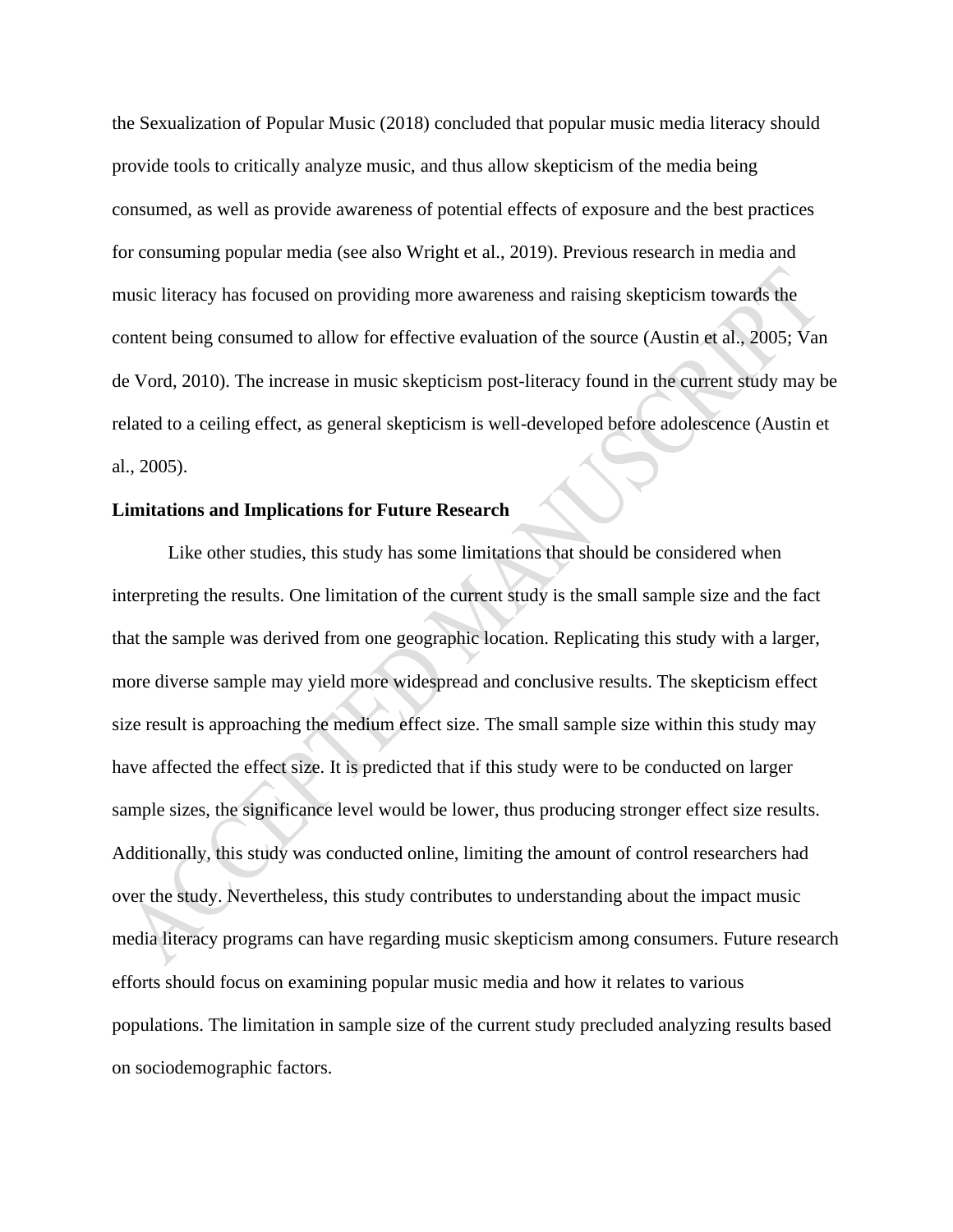#### Acknowledgments

We thank the following individuals for their contribution to this research project through the web-based development of the popular music media literacy that was examined in this study: Delaney Rust (University of Central Florida) and Samira Youssef (University of Central Florida).

#### References

- Alvermann, D. E., & Hagood, M. C. (2000). Critical media literacy: Research, theory, and practice in "new times", *The Journal of Educational Research, 93*:3, 193-205. https://doi.org/10.1080/00220670009598707
- Aubrey, J. S., Hopper, K. M., & Mbure, W. G. (2011). Check that body! The effects of sexually objectifying music videos on college men's sexual beliefs. *Journal of Broadcasting & Electronic Media, 55*, 360-379. doi: 10.1080/08838151.2011.597469
- Austin, E. W., Pinkleton, B. E., Hust, S. J. T., & Cohen, M. (2005). Evaluation of an American Legacy Foundation/Washington State Department of Health media literacy pilot study. *Health Communication, 18*:1, 75-95. [https://doi.org/10.1207/s15327027hc1801\\_4](https://doi.org/10.1207/s15327027hc1801_4)
- Australian Communications and Media Authority. (2010). Trends in media use by children and young people: Insights from the Kaiser family foundation's generation M2 2009 (USA), and results from the ACMA'S media and communications in Australian families 2007. Melbourne, ACT.
- Australian Communications and Media Authority. (2016, February 5). Aussie teens and kids online. Retrieved from [http://www.acma.gov.au/theACMA/engage-blogs/engage](http://www.acma.gov.au/theACMA/engage-blogs/engage-blogs/Research-snapshots/Aussie-teens-and-kids-online)[blogs/Research-snapshots/Aussie-teens-and-kids-online](http://www.acma.gov.au/theACMA/engage-blogs/engage-blogs/Research-snapshots/Aussie-teens-and-kids-online)

Austin, E. W., & Johnson, K. K. (1997). Immediate and delayed effects of media literacy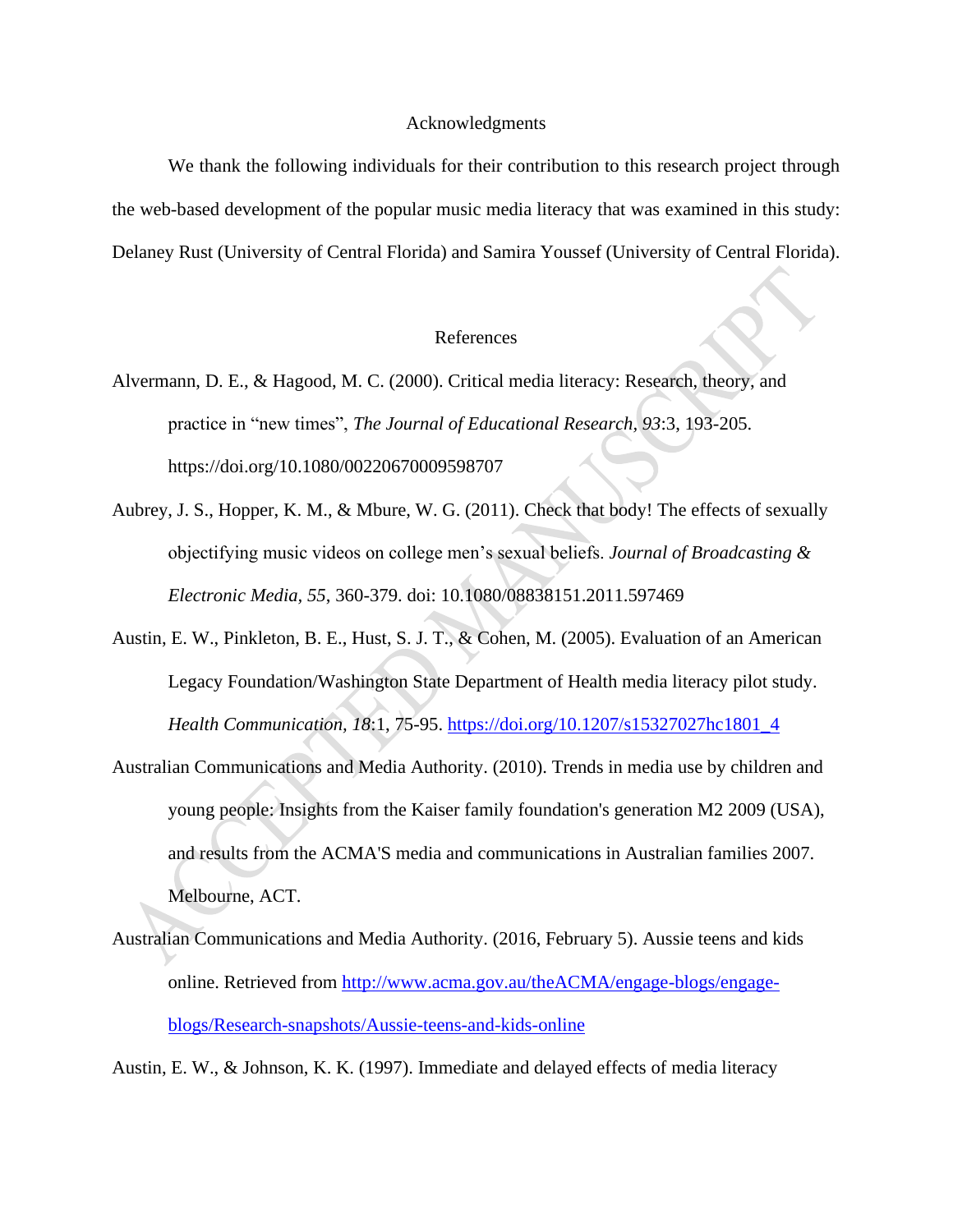training on third grader's decision making for alcohol. *Health Communication, 9*(4), 323.

Bandura, A. (1977). Social learning theory. Englewood Cliffs, NJ: Prentice-Hall.

- Bandura, A. & Walters, R. H. (1963). Social learning and personality development. New York: Hold, Rinehart & Wilson.
- Bell, B.T., Lawton, R., & Dittmar, H. (2007). The impact of thin models in music videos on adolescent girls' body dissatisfaction. *Body Image, 4,* 137-145.
- Beullens, K., Roe, K., & Van den Bulck, J. (2012). Music video viewing as a marker of driving after the consumption of alcohol. *Substance Use & Misuse, 47*, 155–165
- Brown, J. D., & Bobkowski, P. S. (2011). Older and Newer Media: Patterns of Use and Effects on Adolescents' Health and Well-Being. *Journal of Research on Adolescence*, *21*(1), 95– 113. https://doi.org/10.1111/j.1532-7795.2010.00717.x
- Brown, J. D., L'Engle, K., Pardun, C. J., Guo, G., Kenneavy, K., & Jackson, C. (2006). Sexy media matter: Exposure to sexual content in music, movies, television, and magazines predicts Black and White adolescents' sexual behavior, *Pediatrics,* 117: 1018[.](https://doi.org/10.1542/peds.2005-1406) <https://doi.org/10.1542/peds.2005-1406>
- Burt, I. (2018). Media's influence on self-image and romantic relationship decision-making in college-age clients: What mental health counselors should know. *Creativity in Mental Health, 13*(3), 275-287. https://doi.org/10.1080/15401383.2018.1426508
- Christenson, P. (1992). Preadolescent perceptions and interpretations of music videos. *Popular Music & Society, 16(*3), 63-74. doi:10.1080/03007769208591488
- Christenson, P. G., & Peterson, J. B. (1988). Genre and gender in the structure of music preferences. *Communication Research, 15*(3), 282-301

Cohen, J., & Weimann, G. (2000). Cultivation revisited: Some genres have some effects on some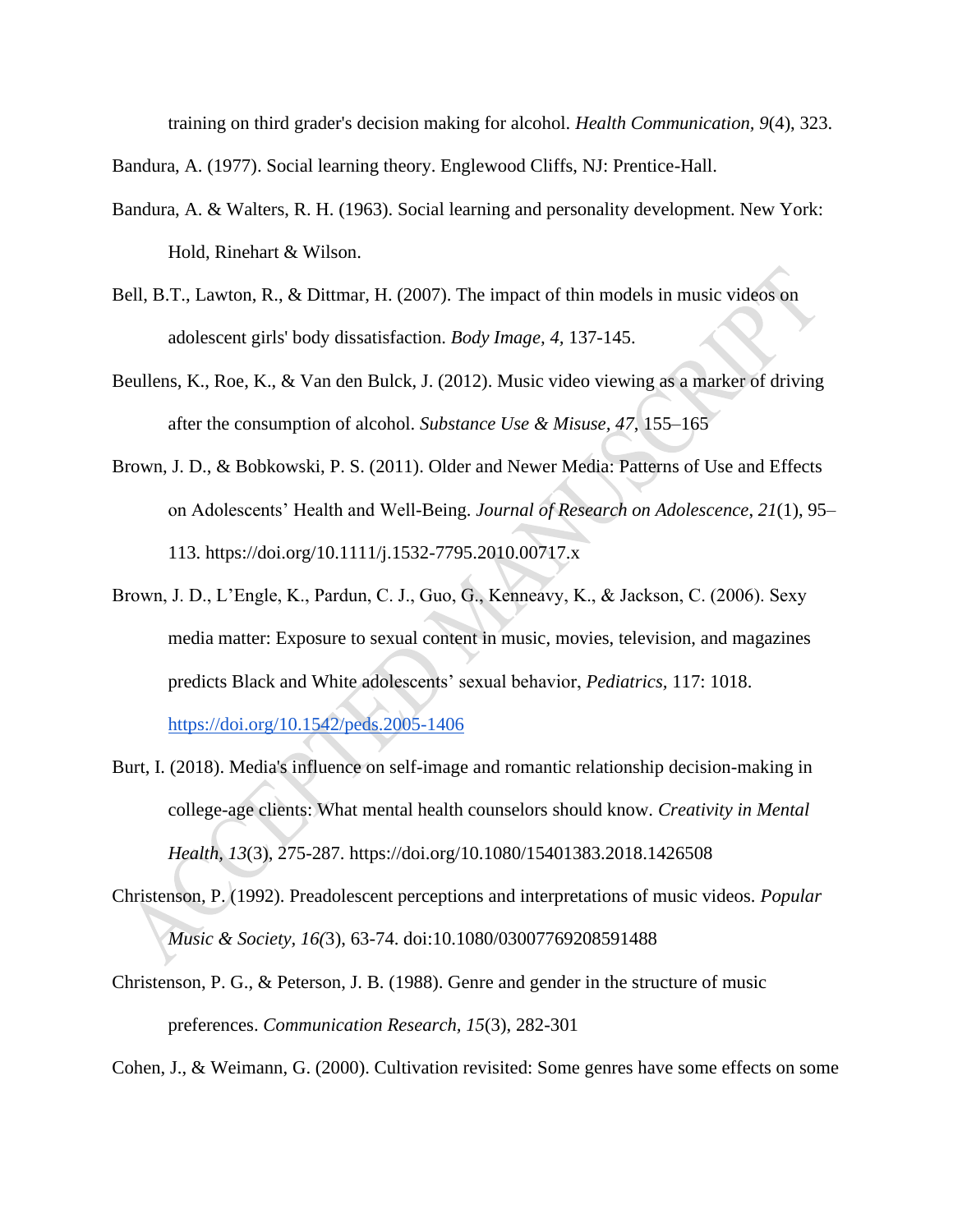viewers. *Communication Reports, 13*, 99.

- Downey, R. G., & King, C. (1998). Missing data in Likert ratings: A comparison of replacement methods. *Journal of General Psychology, 125*, 175-191.
- Ey, L. (2014). *Young children's engagement with contemporary music media and their gender role and self-identity*. Retrieved from University of South Australia, Dissertations.
- Ey, L., & McInnes, E. (2015). Sexualised Music Videos broadcast on Australian free-to-air television in child friendly time-periods. *Children Australia, 40*(1), 58-68.
- Gerbner, G., Gross, L., Morgan, M., & Signorielli, N. (1994). Growing up with television: The cultivation perspective. In J. Bryant & D. Zillman (Eds.), Media effects: Advances in theory and research (pp. 17–41). Hillsdale, NJ: Erlbaum.
- Graydon, S. (1997). Overcoming Impossible Bodies: Using Media Literacy to Challenge Popular Culture. *Emergency Librarian*, *24*(3), 15–18. https://eric.ed.gov/?id=EJ538038
- Gonzalez de Rivas, M. R., Fuld, G. L., Mulligan, D. A., Altmann, T. R., Brown, A., Christakis, D. A., . . . Wilocox, B. (2009). Impact of music, music lyrics, and music videos on children and youth. *Pediatrics, 124*(5), 1488-1494. doi:10.1542/peds.2009-2145
- Hobbs, R. & Jensen, A. (2009). The past, present, and future of media literacy education. *Journal of Media Literacy Education, 1*, 1-11.
- Kaestle, C. E., Halpern, C. T., & Brown, J. D. (2007). Music videos, pro wrestling, and acceptance of date rape among middle school males and females: An exploratory analysis. *Journal of Adolescent Health, 40*, 185–187.
- Kaiser Family Foundation. (2003). Reaching the MTV generation: Recent research on the impact of the Kaiser Foundation/MTV public education campaign on sexual health. Retrieved from [www.kff.org/entmedia/Reaching-the-MTV-Generation-Report.cfm.](http://www.kff.org/entmedia/Reaching-the-MTV-Generation-Report.cfm)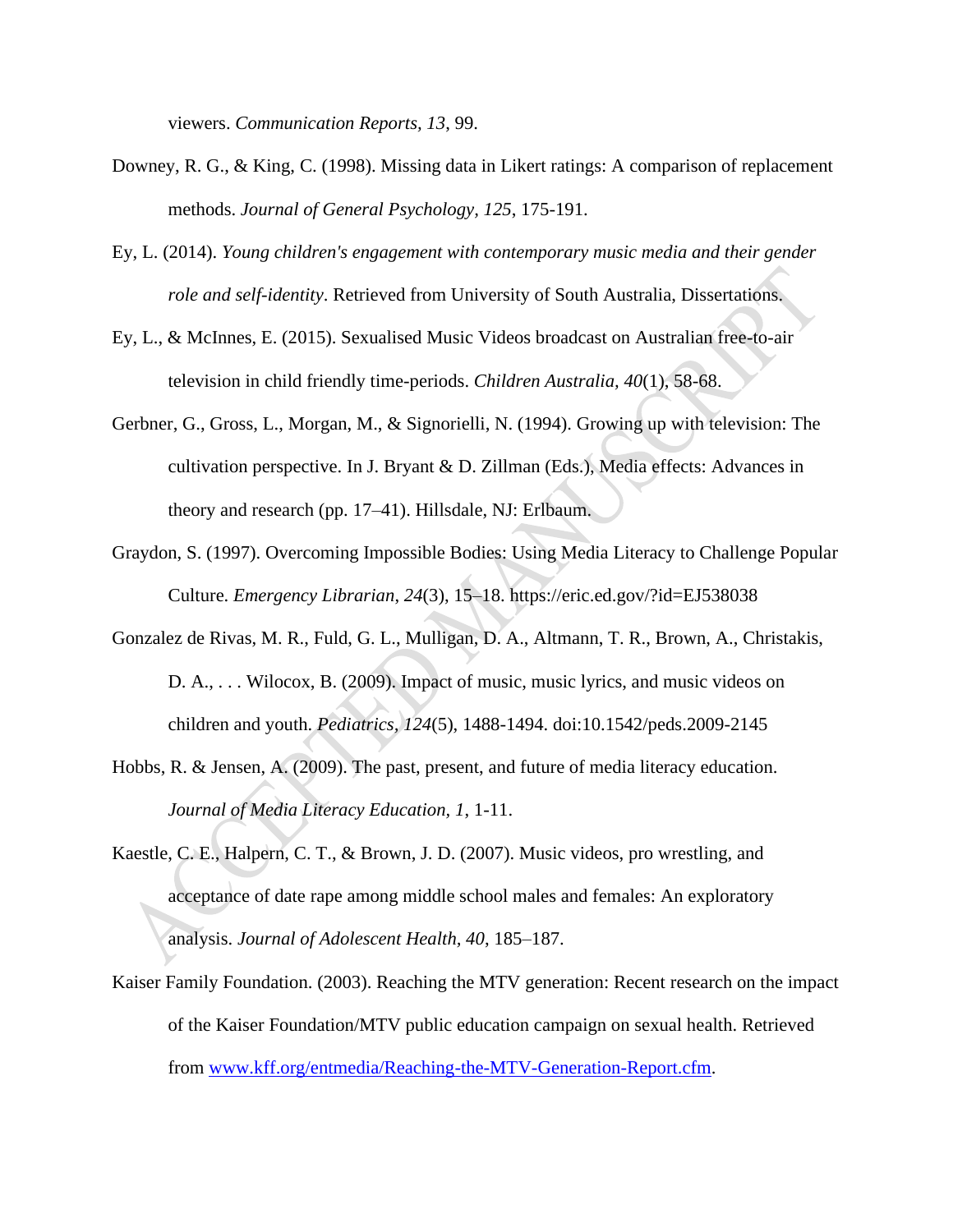- Kline, R.B. (2005). Principles and Practice of Structural Equation Modeling. NY: The Guildford Press.
- Knobloch-Westerwick, S., Musto, P., & Shaw, K. (2008). Rebellion in the top music charts: Defiant messages in rap/hip-hop and rock music 1993 and 2003. *Journal of Media Psychology: Theories, Methods, and Applications, 20*, 15–23. doi:10.1027/18641105.20.1.15
- North, A. C., Hargreaves, D. J., O'Neill, S. A. (2000). The importance of music to adolescents. *British Journal of Educational Psychology, 70,* 255–272.
- Pereira, S. & Moura, P. (2019). Assesing media literacy competences: A study with Portuguese young people. *European Journal of Communication, 34*(1), 20-37. https://doi.org/10.1177/0267323118784821
- Pinkleton, B. E., Austin, E. W., Chen, Y.-C. Y., & Cohen, M. (2012). The role of media literacy in shaping adolescents' understanding of and responses to sexual portrayals in mass media. *Journal of Health Communication*, *17*(4), 460–476[.](https://doi.org/10.1080/10810730.2011.635770) <https://doi.org/10.1080/10810730.2011.635770>

Recording Industry Association of America (2016). Retrieved from [www.riaa.com](http://www.riaa.com/)

- Rideout, V. (2017). The common sense census: Media use by kids age zero to eight. Retrieved from San Francisco, California: [https://www.commonsensemedia.org/research/the](https://www.commonsensemedia.org/research/the-common-sense-census-media-use-by-kids-age-zero-to-eight-2017)[common-sense-census-media-use-by-kids-age-zero-to-eight-2017](https://www.commonsensemedia.org/research/the-common-sense-census-media-use-by-kids-age-zero-to-eight-2017)
- Rigg, K. K., & Estreet, A. T. (2018). MDMA (ecstasy/molly) use among African Americans: The perceived influence of hip-hop/rap music. *Journal of Ethnicity in Substance Abuse,* doi: 10.1080/15332640.2018.1430646

Rodesiler, L. (2010). Empowering students through critical media literacy: This means war.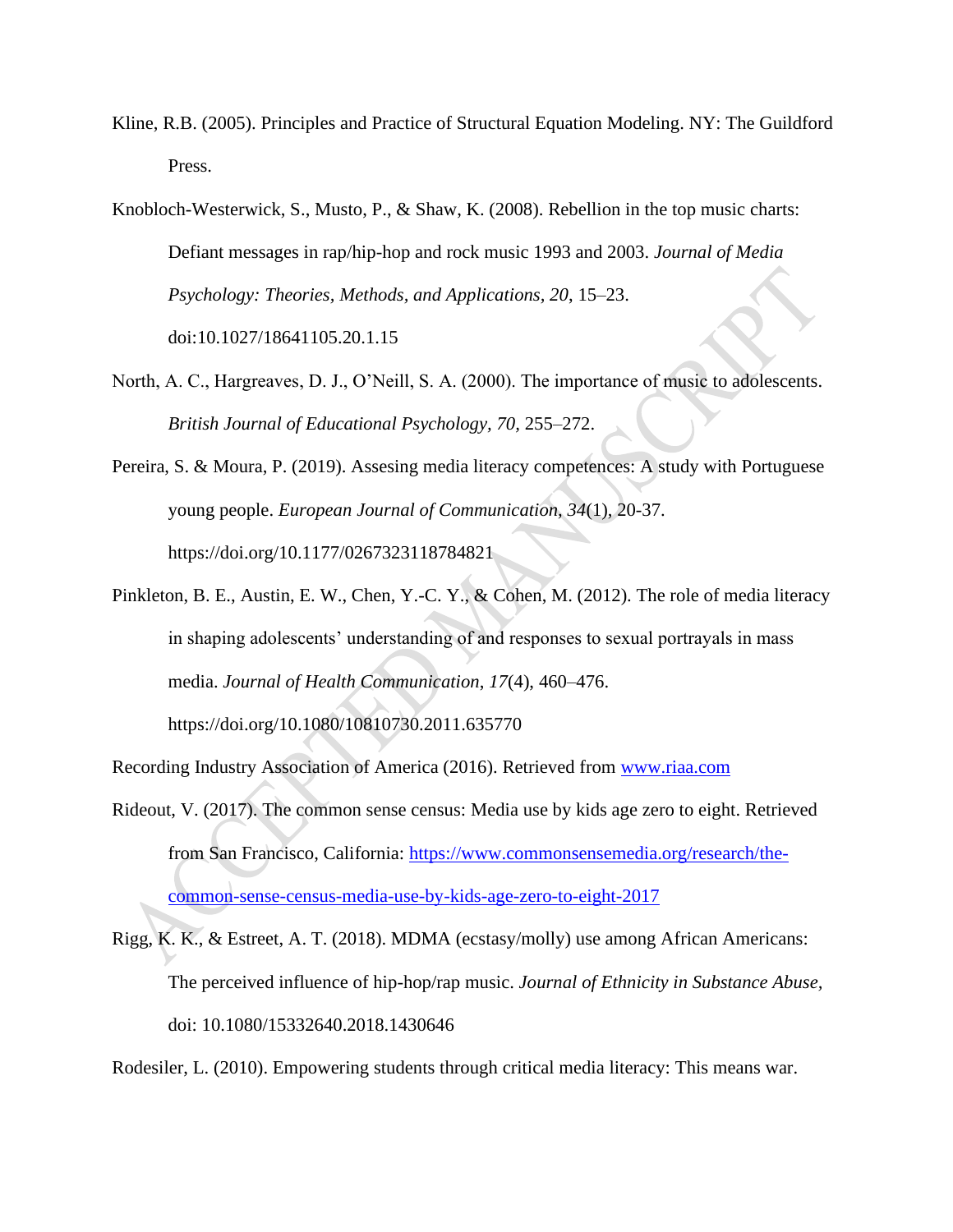*Clearing House*, 83(5), 164.

- Rosenberg, M., Kielkiewicz, K., Mathuna, C. O., & McLaughlin, C. (2020). Rosenberg Self-Esteem Scale. *Journal of Religion and Health, 59*, 381–398.
- Russell, C. A., Regnier-Denois, V., Chapoton, B., & Buhrau, D. (2017). Impact of substance messages in music videos on youth: Beware the influence of connectedness and its potential prevention-shielding effect. *Journal of Studies on Alcohol and Drugs, 78*(5), 674-683. doi:10.15288/jsad.2017.78.674
- Scull, T. M., Kupersmidt, J. B., Malik, C. V., & Keefe, E. M. (2018). Examining the efficacy of a health media literacy education program for sexual health promotion in older adolescents attending community college. *Journal of American College Health, 66*:3, 165-177. https://doi.org/10.1080/07448481.2017.1393822
- Task Force on the Sexualization of Popular Music. (2018). Washington, DC: Division 46 (Society for Media Psychology & Technology) of the American Psychological Association.
- ter Bogt, T. F., Engels, R. C., Bogers, S., & Kloosterman, M. (2010). "Shake it baby, shake it": Media preferences, sexual attitudes and gender stereotypes among adolescents. *Sex Roles, 63*(11-12), 844-859. doi: 10.1007/s11199-010-9815-1
- Tobias, E. (2014). Flipping the misogynist script: Gender, agency, hip hop and music education. *Action, Criticism, and Theory for Music Education, 13*(2), 48-83.
- Twala, B. (2009). An empirical comparison for techniques for handling incomplete data using decision trees. *Applied Artificial Intelligence, 23*, 373-405. DOI: 10.1080/08839510902872223.

Vahedi, Z., Sibalis, A., & Sutherland, J. E. (2018). Are media literacy interventions effective at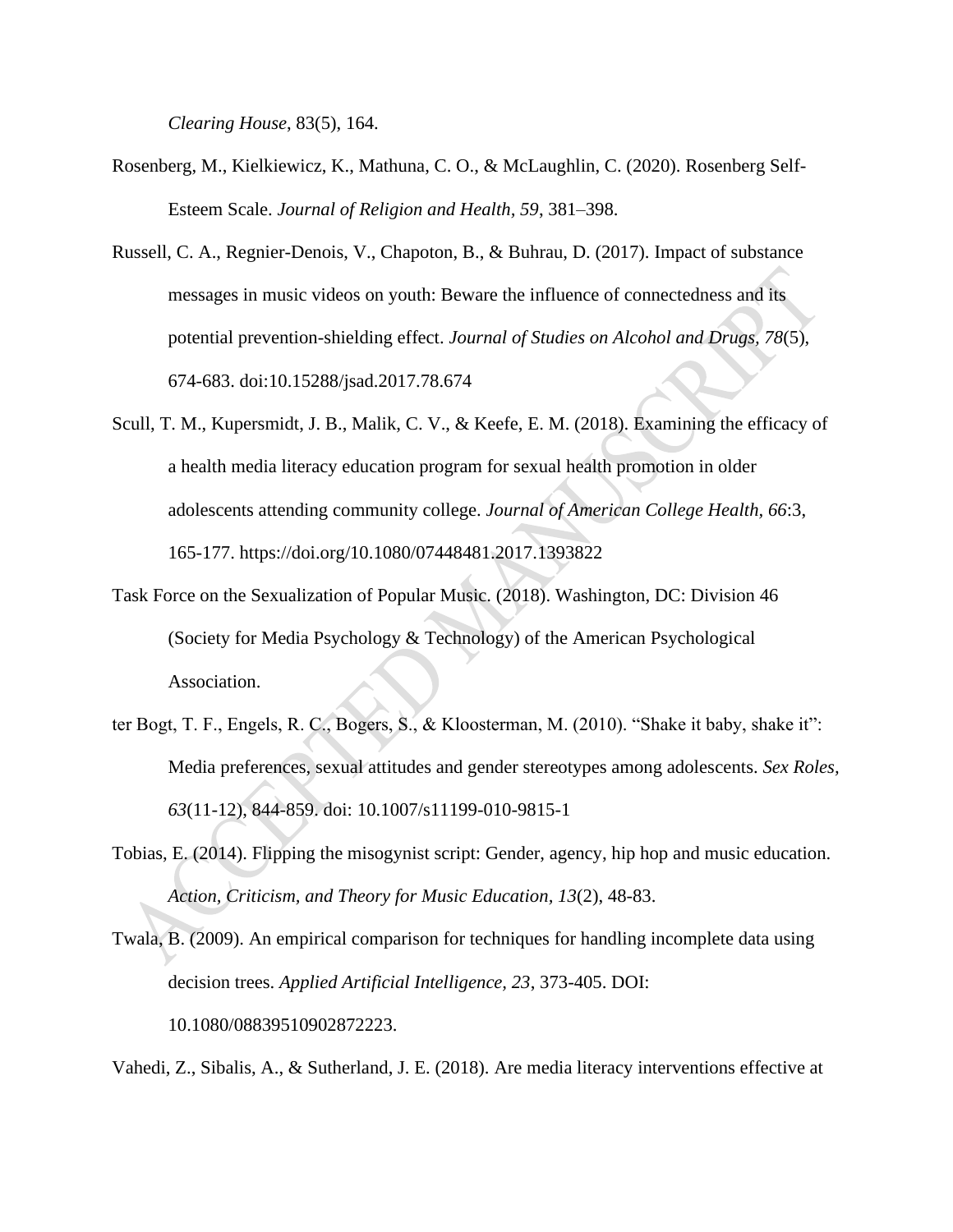changing attitudes and intentions towards risky health behaviors in adolescents? A metaanalytic review. *Journal of Adolescence, 67*, 140-152[.](https://doi.org/10.1016/j.adolescence.2018.06.007)

<https://doi.org/10.1016/j.adolescence.2018.06.007>

- Vandenbosch, L., & Eggermont, S. (2012). Understanding sexual objectification: A comprehensive approach toward media exposure and girls' internalization of beauty ideals, self-objectification, and body surveillance. *Journal of Communication, 62*, 869- 887.
- Van de Vord, R. (2010). Distance students and online research: Promoting information literacy through media literacy. *The Internet and Higher Education, 13*(3), 170-175[.](https://doi.org/10.1016/j.iheduc.2010.03.001) <https://doi.org/10.1016/j.iheduc.2010.03.001>
- Vanstone, A., Wolf, M., Poon, T., & Cuddy, L. (2016). Measuring engagement with music: Development of an informant-report questionnaire. *Aging & Mental Health, 20,*  474-484. https://doi.org/10.1080/13607863.2015.1021750
- Warburton, W. A. (2012). The impact of violent video games: An overview. In W. A. Warburton & D. Braunstein [Eds*.], Growing up fast and furious: Reviewing the impacts of violent and sexualised media on children* (pp. 1-33). Sydney: The Federation Press.
- Warburton, W. A., Roberts, D. F., & Christensen, P. G. (2014). The effects of violent and antisocial music on children and adolescents. In D. Gentile (Ed.), *Media violence and children* (2nd ed.) (pp. 301-328). Westport, CT: Praeger.
- Ward, L. M. (2016). Media and sexualization: State of empirical research, 1995-2015. The *Journal of Sex Research, 53*: 4-5, 560-577. https://doi.org/10.1080/00224499.2016.1142496

Wright, C. L., Carpentier, F. D., Ey, L., Hall, C., Hopper, K. M., & Warburton, W. (2019).